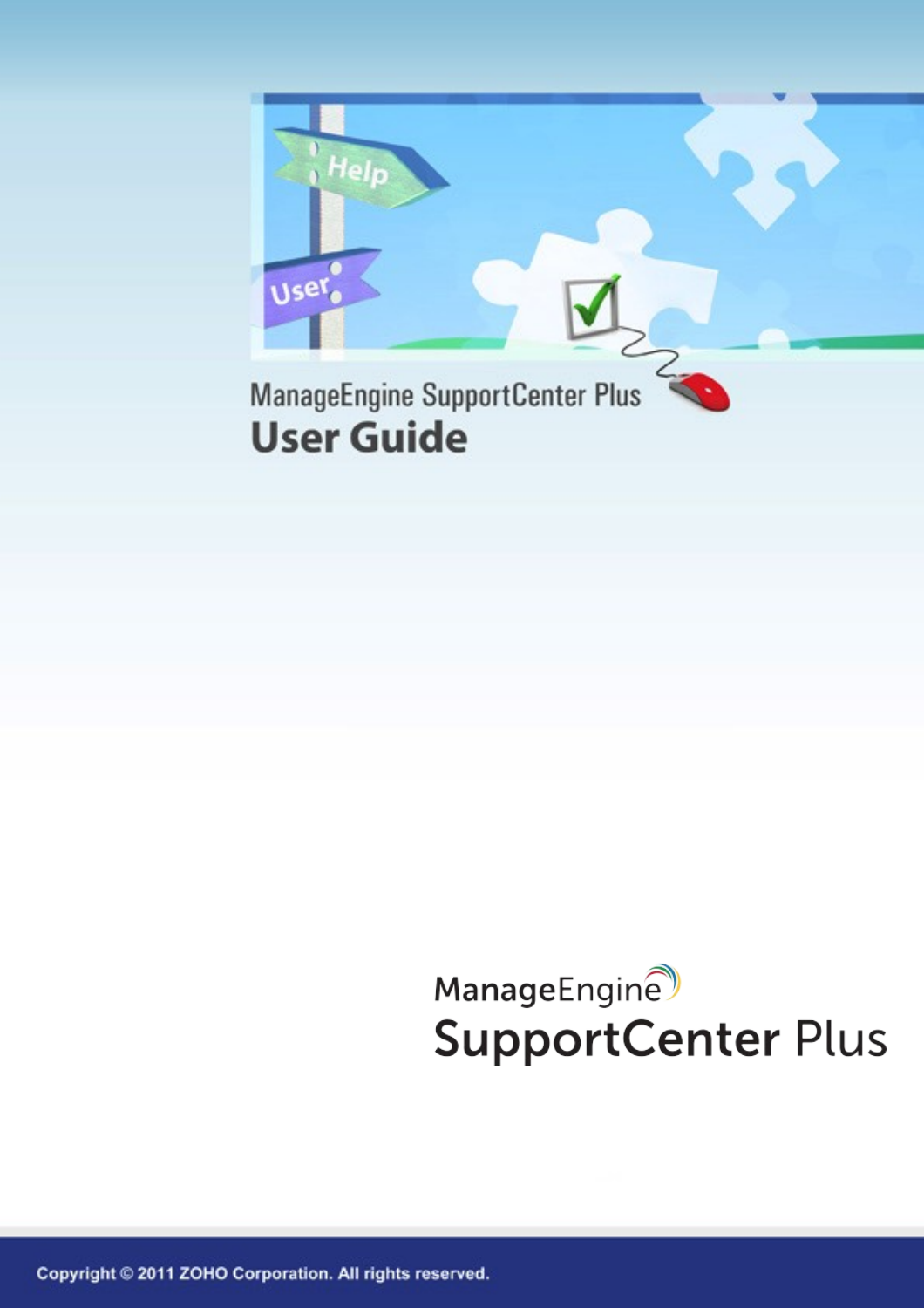## **Table of Contents**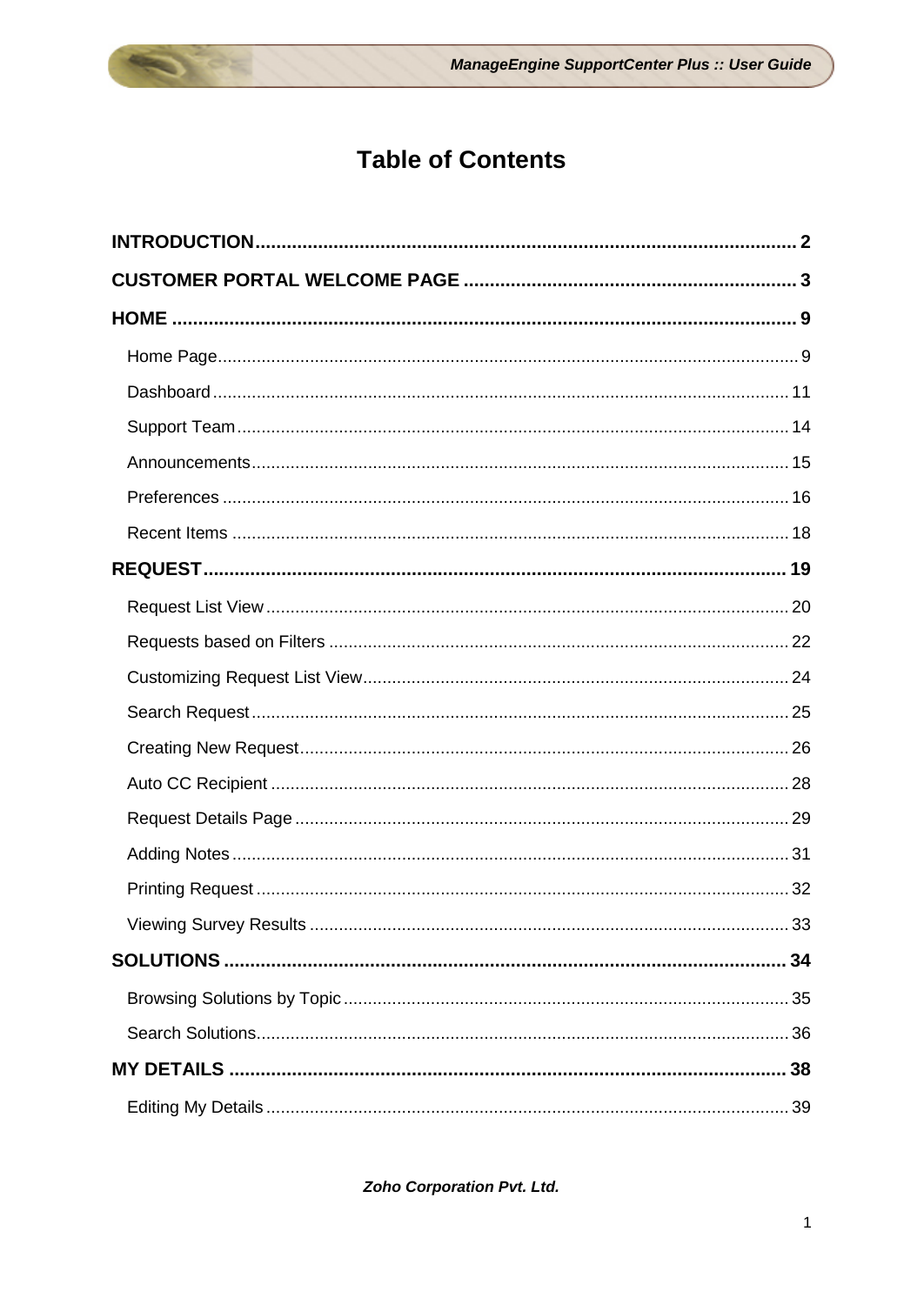## <span id="page-2-0"></span>**Introduction**

ManageEngine SupportCenter Plus is a comprehensive customer suppport management software that provides help desk agents and account managers, an integrated console to monitor and maintain the customer accounts and track the support requests from the customers. The customer support plays an important part in any product vendor or service vendor firm. It is very often the first contact the contacts have in their use of product / services when something does not work as expected. The customer support is a single point of contact for contacts who need help.

To make the process of reporting the issues to the customer support team easier, ManageEngine SupportCenter Plus provides you with a Customer Portal where you can log your complaints and issues online with the help of a web-based form. Once you have filed your issue, it gets listed in your request view page, where you can keep track of the logged issue. You can also update your personal information using the Customer Portal. In the Customer Portal, you will be able to access the following modules:

**Requests**: You can create a new request and view the same. Also all the requests that you have raised till date will be saved in your requests module for future references.

**Solutions**: From the solutions knowledge base that has been developed and maintained by your IT help desk team, you can search for solutions for the issue that you are currently facing. If you do not find any solution for the problem at hand, then you can post your issue as a request to the help desk team.

**My Details**: You can view and edit your account details including your password. This updated information will be displayed whenever your information is requested.

In addition to this, you will also be able to see check the "presence" of the customer support support reps; that is, you can know which customer support personnel is currently available for you to contact him/her immediately.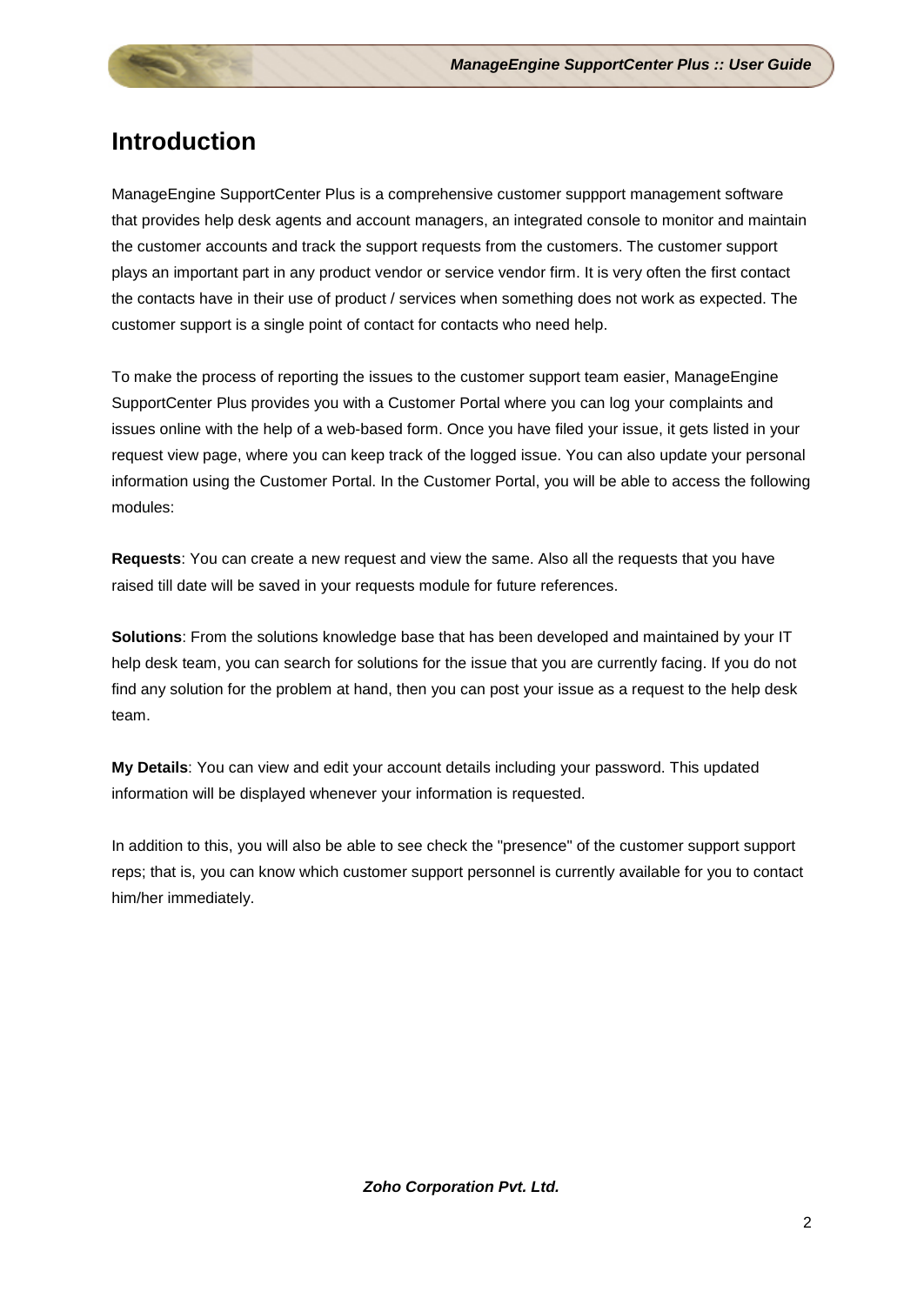## <span id="page-3-0"></span>**Customer Portal Welcome Page**

When you access the Customer Portal, the welcome page of the Portal is displayed. You can use the Login section on the welcome page to login to the Portal and access the application. Based on the options enabled by the administrator under customer portal settings, the following are available in the Customer Portal welcome page:

You can use this page to search for solutions, submit a ticket, view announcements, recent solutions, popular solutions, register new user, and login to the portal.

- Browse Solutions
- Submit a Ticket
- Announcements
- Recent Solutions
- Popular Solutions
- Search Solutions
- Logging On to the Portal
- Register New User

| ManageEngine                                                                                                         |                                                                                 |                 |                               |                                                 | Gmail |
|----------------------------------------------------------------------------------------------------------------------|---------------------------------------------------------------------------------|-----------------|-------------------------------|-------------------------------------------------|-------|
| <b>Customer Portal</b><br>SupportCenter <sup>155</sup>                                                               |                                                                                 |                 |                               |                                                 |       |
| <b>Browse Solutions</b><br>Click here to look up our knowledge base to find solutions to<br>common problems/queries. | <b>Submit a Ticket</b><br>Click here to raise a ticket/request to the Helpdesk. |                 | Login<br>Username<br>Password |                                                 |       |
| <b>Announcements</b><br>» A webinar to be conducted for eServer Chennai<br>» A demo for softcod                      | Posted On Wed, 23 Mar 2011<br>Posted On Wed, 23 Mar 2011                        |                 | Forgot password?              | Login                                           |       |
| <b>Recent Solutions</b>                                                                                              |                                                                                 | <b>Show All</b> |                               | New User? Register now!                         |       |
| Notification not generated<br>$^{\circ}$<br>General,   Created On: Mar 25 2011   Views: 1<br>Upgrading the software  |                                                                                 |                 | <b>Search Solutions</b>       | Search                                          |       |
| $^{\circ}$<br>General   Last Updated: Mar 25 2011   Views: 2<br>How do I reset the admin password?                   |                                                                                 |                 |                               |                                                 |       |
| $^{\circ}$<br>General   Last Updated: Mar 25 2011   Views: 4                                                         |                                                                                 |                 |                               |                                                 |       |
| <b>Popular Solutions</b>                                                                                             |                                                                                 |                 |                               |                                                 |       |
| How do I reset the admin password?<br>$^{\circ}$<br>General   Last Updated: Mar 25 2011   Views: 4                   |                                                                                 |                 |                               |                                                 |       |
| Upgrading the software<br>ø<br>General   Last Updated: Mar 25 2011   Views: 2                                        |                                                                                 |                 |                               |                                                 |       |
| Notification not generated<br>$\circ$<br>General   Created On: Mar 25 2011   Views: 1                                |                                                                                 |                 |                               |                                                 |       |
|                                                                                                                      | Copyright @ 2011 ZOHO Corporation. All rights reserved.                         |                 |                               |                                                 |       |
|                                                                                                                      |                                                                                 |                 |                               | <b>Customer Help Desk by SupportCenter Plus</b> |       |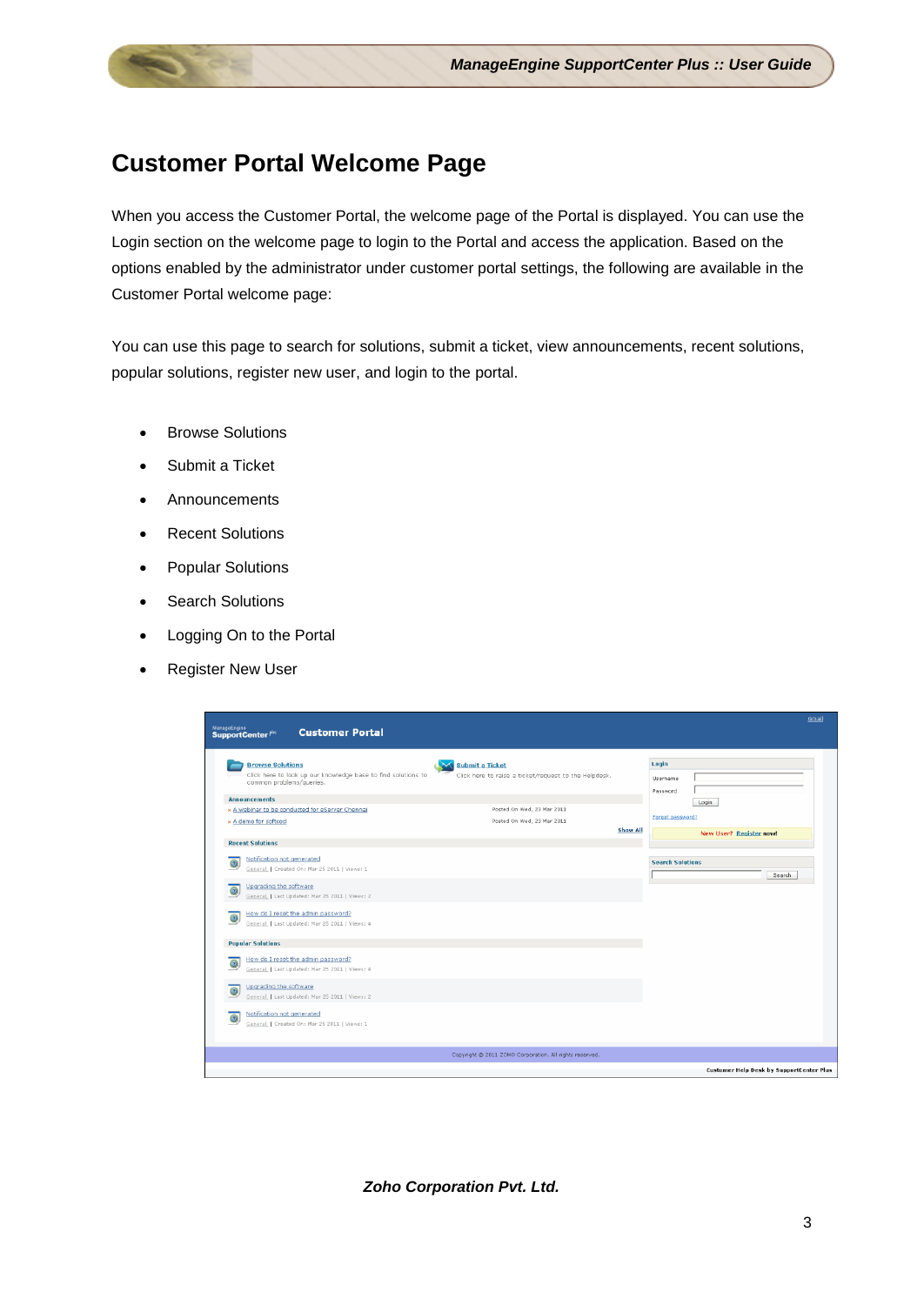#### **Browse Solutions**

The recorded solutions in SupportCenter Plus serves as knowledge base of solutions. Browse Solutions option enables the contact to browse through the solution topics and find solutions to common queries. All the public and approved solutions under each topic of various Business Units can be searched and viewed here.

To browse through a solution topic:

1. Click **Browse Solutions** link. The Browse Solutions page opens listing all the solution topics.

| Home > Browse Solutions                                                                             |
|-----------------------------------------------------------------------------------------------------|
| <b>Browse Solutions</b><br>Look up our knowledge base to find solutions to common problems/queries. |
| /Topics Root<br>Browsing:<br>Search                                                                 |
| <b>Basketball related Queries</b><br>General                                                        |
| <b>Golf related Queries</b><br><b>Replacement Queries</b>                                           |
| <b>Transportation Queries</b><br><b>Support Queries</b>                                             |
| <b>Water-sport related Queries</b><br><b>Warranty Queries</b>                                       |

- 2. Enter the keyword in the search field provided.
- 3. Click **Search**. All the solutions that match the keyword are displayed.

4. [Or] To search for solution in a particular topic, select a topic from **Browsing** drop down. The solutions of the selected topic are listed below.

**Note:** You can also click the name of the topic which is displayed as hyperlink to view the solutions present under it.

#### **Submit a Ticket**

A new ticket can be raised using the Customer Portal welcome page. A ticket can be submitted in a particular Business Unit or for a specific Product. The availability of Business Units or Products depends on the settings in the Customer Portal Settings page.

To submit a ticket:

1. Click **Submit a Ticket** link to open the Submit a Ticket page.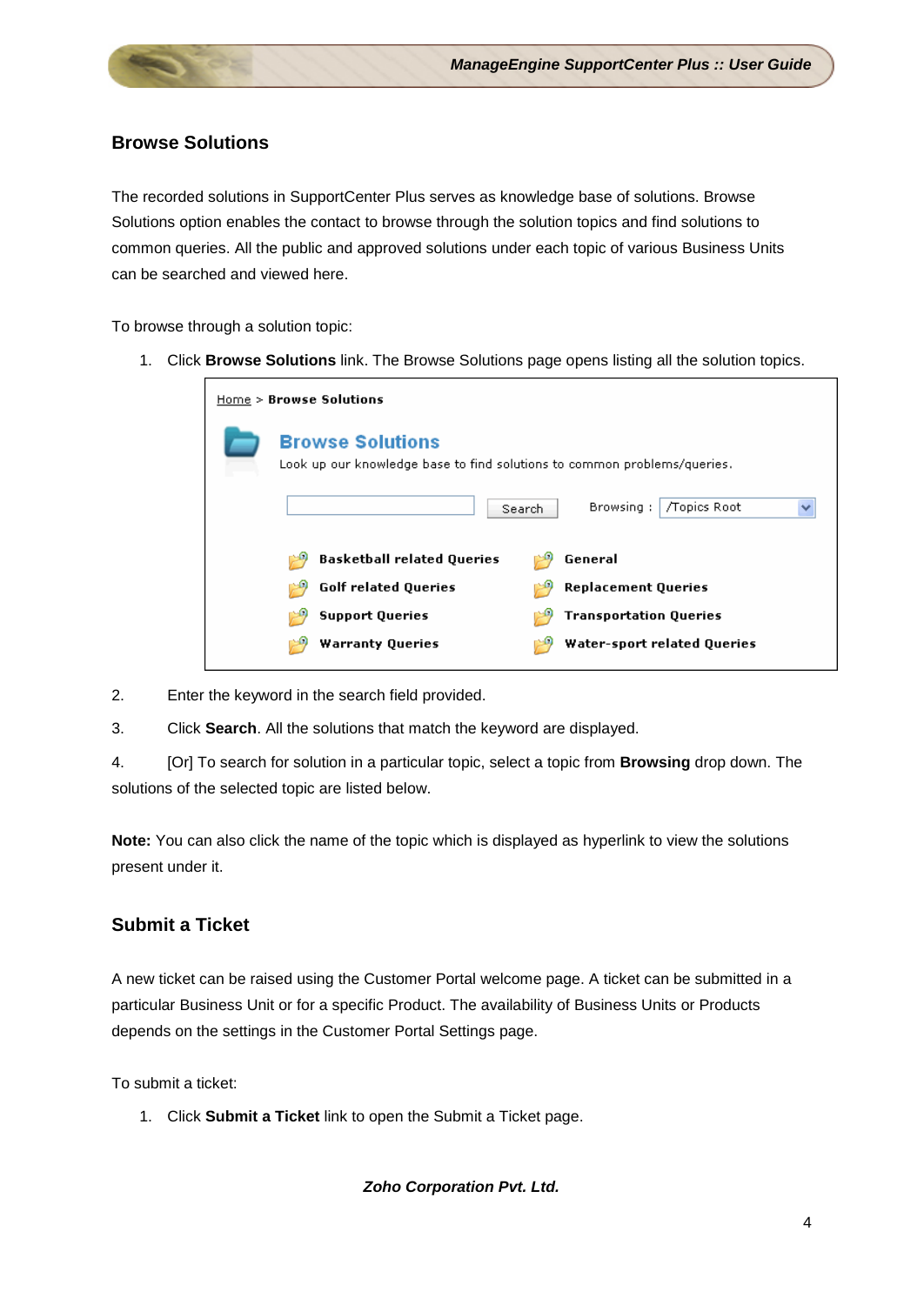2. To submit a ticket in a particular business unit, select a **Business Unit** from the drop down. This is the mandatory field.

[OR]

To submit a request for a particular product, select a **Product** from the drop down. This is the mandatory field.

**Note:** The **Business Unit** or **Product** drop down is displayed based on the **Portal Options** settings in the Customer Portal Settings page.

- 3. Enter your **Name** and **E-mail** ID. The **E-mail** is the mandatory field.
- 4. Specify the **Subject** of the ticket. This field is mandatory.

**Note:** If the ticket raised here has a solution already available in SupportCenter Plus, the solutions for the raised ticket will be suggested below this field. The solutions will be suggested, only when intelligent response system is enabled by the administrator.

| Home > Submit a Ticket |                                                                                                                                                                                                                                       |
|------------------------|---------------------------------------------------------------------------------------------------------------------------------------------------------------------------------------------------------------------------------------|
| <b>Submit a Ticket</b> | Please submit your ticket below by selecting the appropriate business unit                                                                                                                                                            |
| Business Unit *        | General<br>$\checkmark$                                                                                                                                                                                                               |
| Name                   | Jack                                                                                                                                                                                                                                  |
| E-mail *               | jack@acme.com                                                                                                                                                                                                                         |
| Subject*               | Installation                                                                                                                                                                                                                          |
| Message                | Close [X]<br><b>Suggested Solutions!</b><br>» Installation setups (Installation setups)<br>» Installation Problem (Installation Problem)<br>Setup was unable to create a new system partition or locate an existing system partition. |
| Verification Code *    | « Type the sum of numbers<br>11<br>$3+8$<br>$=$<br>(To prevent automated submissions)<br>Submit<br>Cancel                                                                                                                             |

5. Provide a brief description about the ticket in the **Message** field.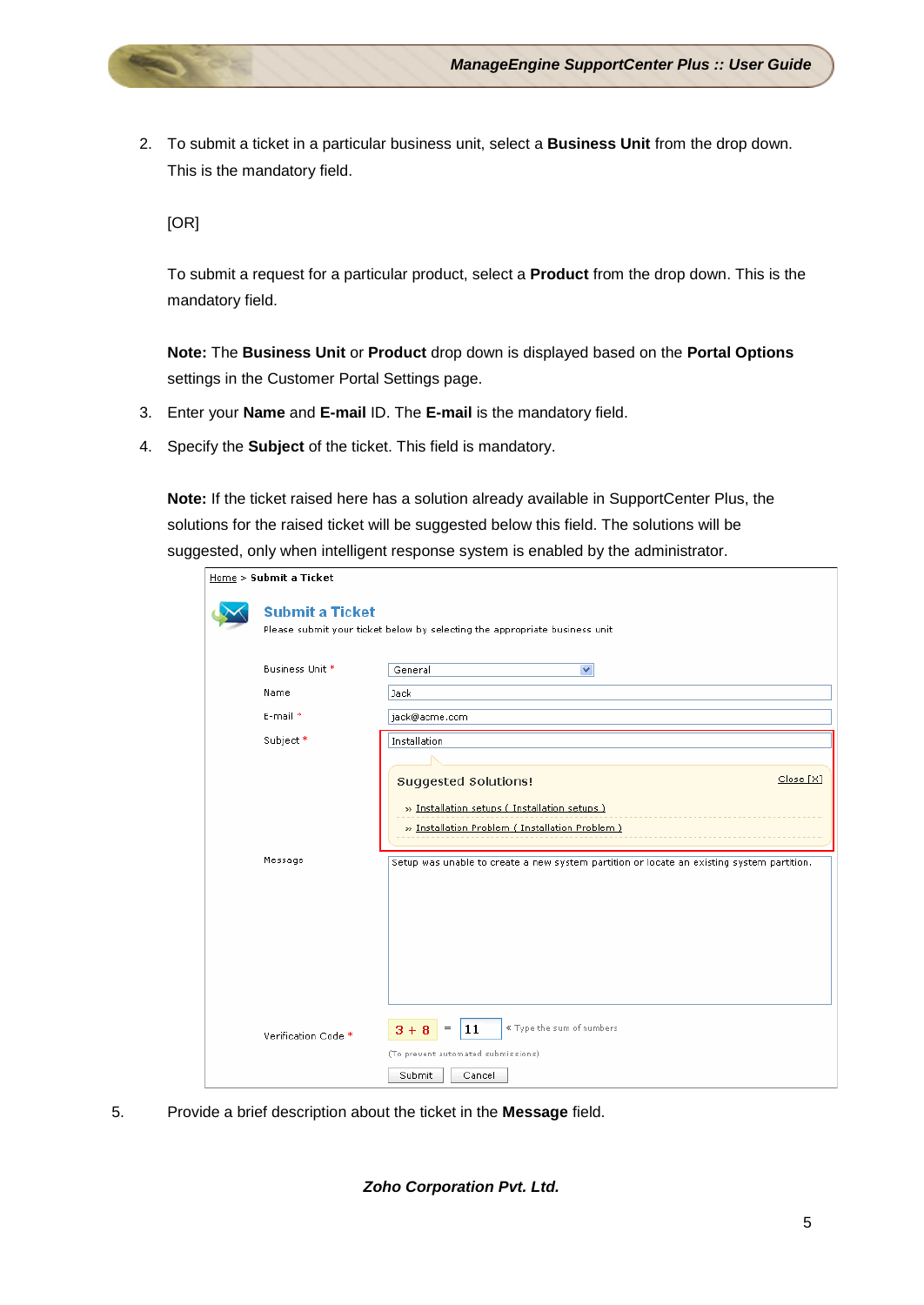6. Enter the **Verification Code** by adding the given numbers to prevent the automated submission of the ticket.

7. Click **Submit**. The ticket is submitted in SupportCenter Plus successfully and the Ticket Details are displayed.

#### **Announcements**

In this section, you can view all the public announcements added in the SupportCenter Plus application. To view the announcement details, click the title of the announcement which is displayed as hyperlink.

#### **Recent Solutions**

The recently added solutions in the SupportCenter Plus application can be viewed in this section. Click the solution subject which is displayed as hyperlink to view the solution details.

#### **Popular Solutions**

The frequently viewed solutions in SupportCenter Plus are listed in this section. Click the solution subject which is displayed as hyperlink to view the solution details.

#### **Search Solutions**

You can search for solutions based on the keywords, from the **Search Solutions** section.

To search for solutions:

- 1. Enter the keyword in the search field provided.
- 2. Click **Search**. All the solutions that match the keyword are displayed.

#### **Logging On to the Portal**

You can use the Login section on the Self-Service Portal welcome page to login to the portal. A unique user name and password are assigned to you by the administrator.

To log on to the portal:

- 1. Enter the **Username** and Password.
- 2. Click **Login**. The home page of the contact login is displayed.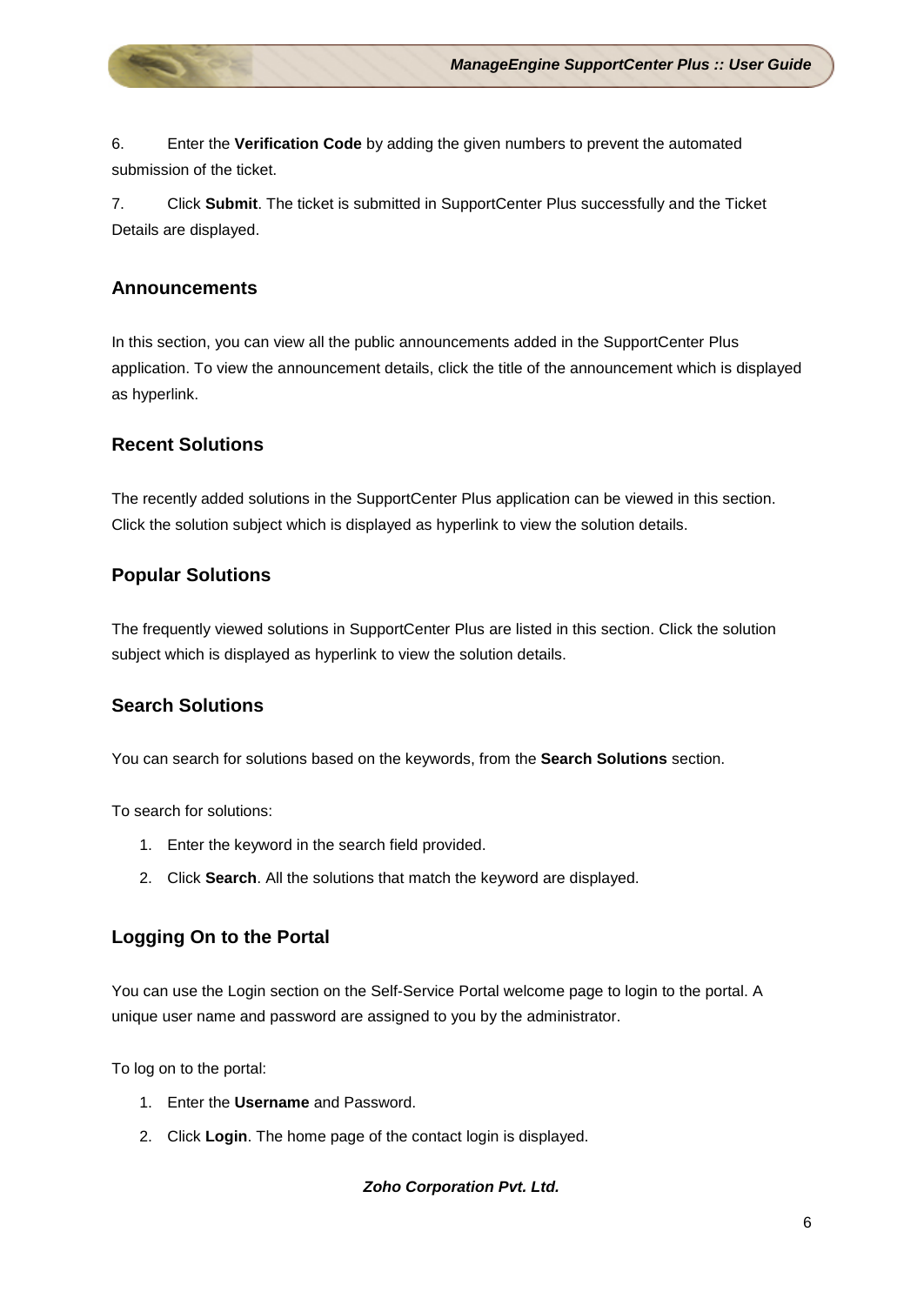If you have forgotten your login password and to retrieve your login password:

1. Click the **Forgot password?** hyperlink. The Forgot password page is displayed.

| <b>Forgot password?</b>                                                                                                                         |
|-------------------------------------------------------------------------------------------------------------------------------------------------|
| Enter the email address you registered with ManageEngine SupportCenter Plus. We will send an email link<br>where you can create a new password. |
| Registered email address<br>Send Request<br>Cancel                                                                                              |

2. Enter the email address registered in the application in the **Registered Email Address** field

3. Click **Send Request** button. An email link will be sent to the specified address to reset the password.

4. Click on the link specified in the email. The Create a new password page appears.

5. Enter the **New Password** in the field provided.

6. Retype the password in the **Confirm New Password** field.

7. Click **Change**. A success message appears along with a link to take you back to the login screen.

8. Click **Back to Login** and enter your Username and the new Password to log into the Customer Portal.

#### **Register New User**

The new contacts should be registered in SupportCenter Plus. You can register in a particular Business Unit or for a particular Product. The availability of Business Units or Products depends on the settings in the Customer Portal Setting page. If the new contact requires a formal approval from the support rep, on registering, these contacts are listed under Registered Contacts in the Contacts module from where the contacts have to be approved and provided login permissions to the customer portal. The new contact without approval process will be directly added to the Contacts module in SupportCenter Plus upon registering and the login details will be sent to the specified mail ID of the contact.

**Note:** The new user to follow a approval process in SupportCenter Plus is based on the Login settings under Customer Portal Settings.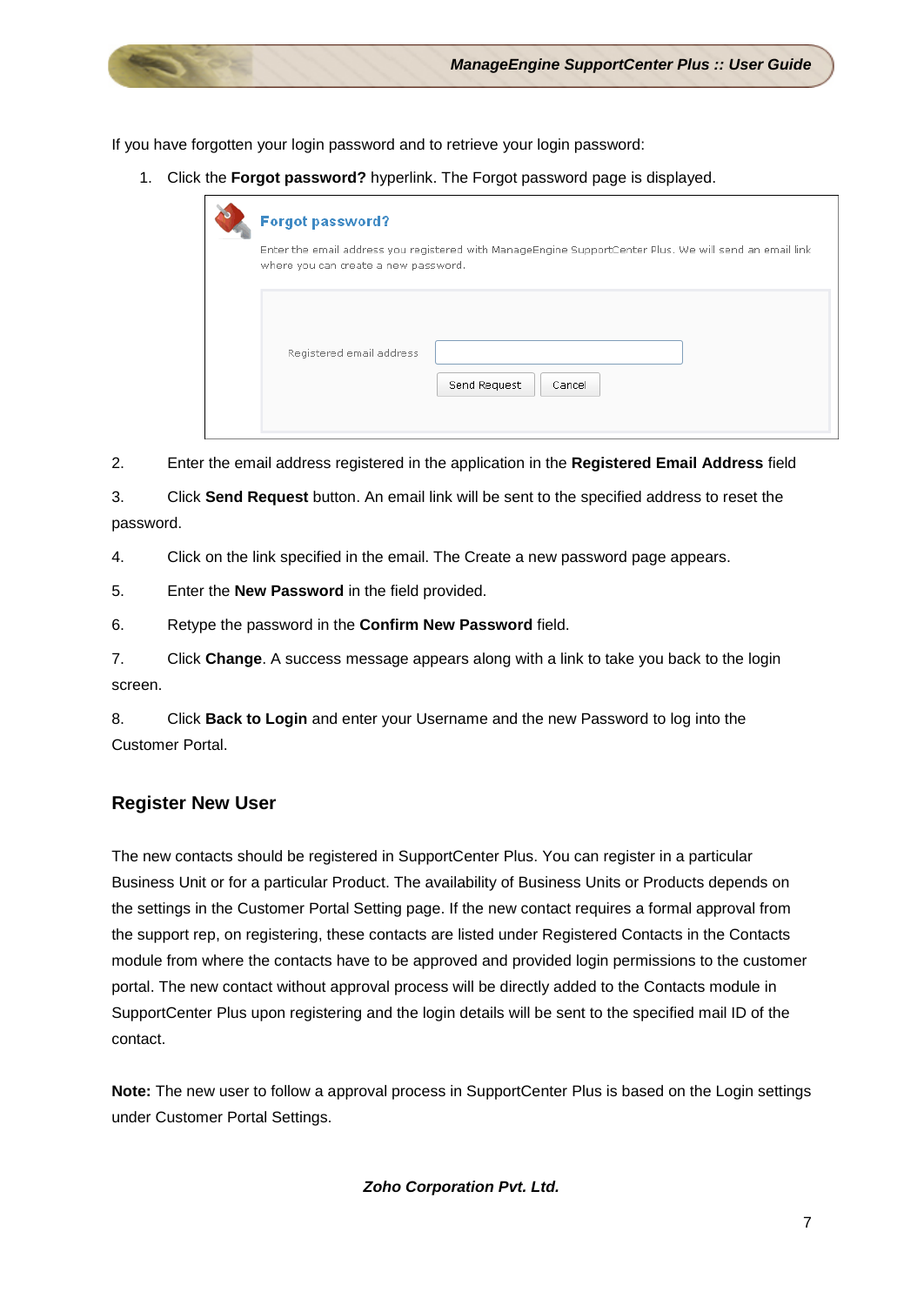To register in SupportCenter Plus:

- 1. Click the **Register** hyperlink.
- 2. To register in a particular business unit, select a **Business Unit** from the drop down. This is the mandatory field.

[OR]

To register for a particular product, select a **Product** from the drop down. This is the mandatory field.

**Note:** The availability of **Business Unit** or **Product** drop down is based on the **Portal Options** settings in the Customer Portal Settings page.

- 3. Enter your **Name**, **E-mail** id and Phone number. The Name and E-mail are mandatory fields.
- 4. Enter the **Verification Code** by adding the given numbers to prevent the automated registration.

| Home > Register                                                                                   |                   |  |
|---------------------------------------------------------------------------------------------------|-------------------|--|
| <b>Register</b><br>You can access this portal to create, update, manage support service requests. |                   |  |
| Business Unit *                                                                                   | General           |  |
| Name *                                                                                            | Mack              |  |
| Email *                                                                                           | mack@acme.com     |  |
| Phone                                                                                             |                   |  |
| Verification Code *<br>(To prevent automated registrations)                                       | $=  8$<br>$2 + 6$ |  |
|                                                                                                   | Submit<br>Cancel  |  |

5. Click **Submit**. An email notification will be sent to the specified email ID. Click on the link in the mail to activate your account.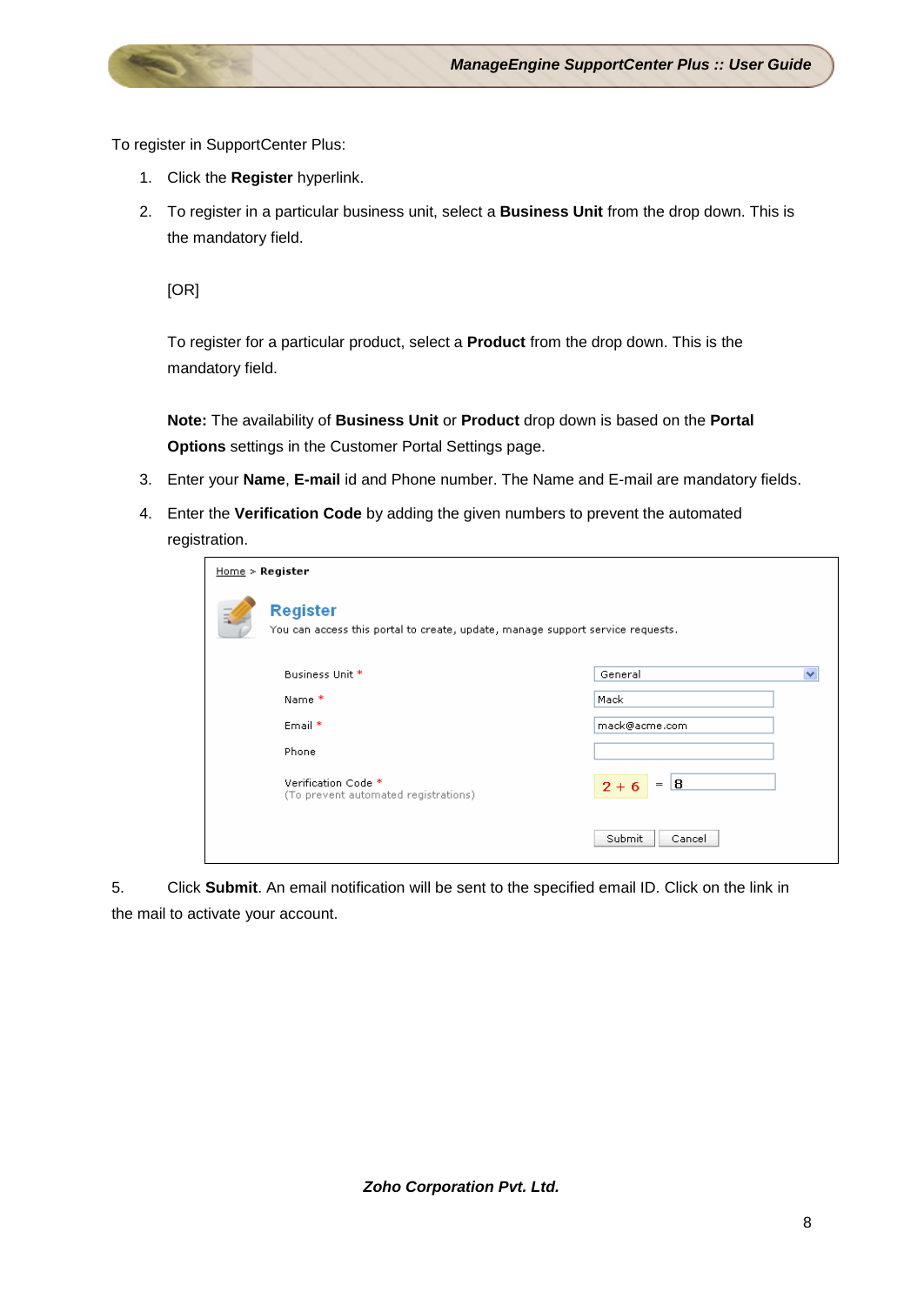## <span id="page-9-0"></span>**Home**

#### <span id="page-9-1"></span>**Home Page**

The home page for customer login of SupportCenter Plus has various useful information displayed that enables a contact to take necessary action. Based on the configures enabled by the administrator under Settings, the following are available in home page,

- Dashboard
- **Reminders**
- Add New Request button
- Search field
- Preferences

#### **Dashboard**

Dashboards in the contact login displays the Request Summary, Public Announcements and an option to raise a request using request template. Click here to know more on Dashboards.

#### **Reminders**

Reminders is a substitute for those sticky notes or post-it notes which you use to remember your tasks for the day. Click here to know more.

|                         | My Reminder(s)                                              |                         |  |
|-------------------------|-------------------------------------------------------------|-------------------------|--|
|                         | Attend demo on<br>$\bf x$<br>$\bullet$<br>SoftCel           | (Nov 17, 2010 11:00 AM) |  |
|                         | Call Andrew to<br>$\mathbf{x}$<br>$\blacksquare$<br>discuss | (Nov 18, 2010 11:00 AM) |  |
| Create a new re         | Follow up with<br>$\bullet$ $\bullet$<br>Richard            | (Nov 19, 2010 07:00 PM) |  |
| Select a templat        | WebEx scheduled<br>$\circledcirc$<br>for Sh                 | (Nov 23, 2010 11:00 AM) |  |
|                         | + Add New                                                   | $>$ Show All            |  |
| <b>Search Solutions</b> |                                                             |                         |  |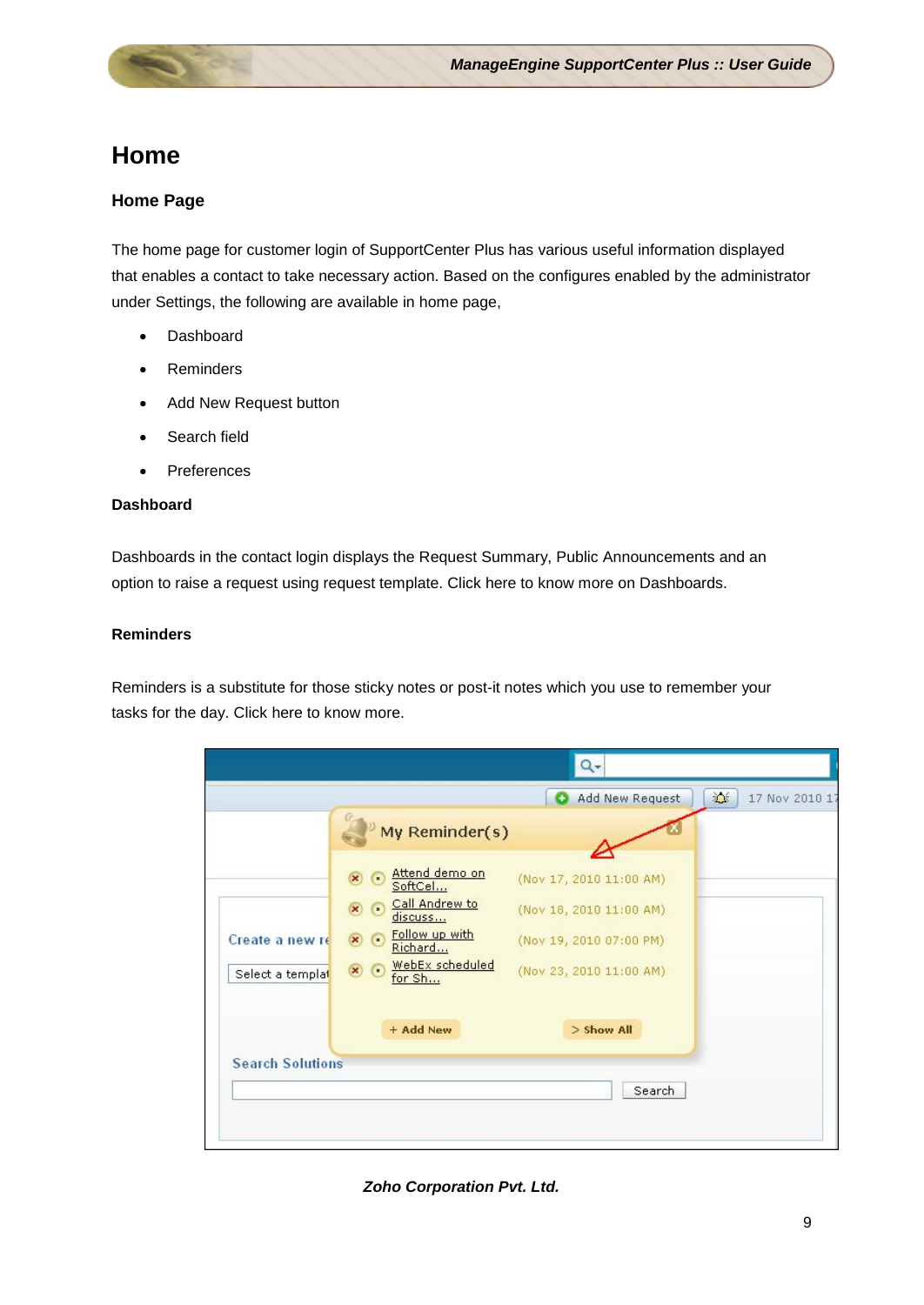#### **Add New Request button**

The Add New Request button beside the Reminders is a quick navigator to instantly access the new request form.

#### **Search Field**

You can conduct search operation for Requests and Solutions from the home page using the Search Field option. If you wish to search for solution to "install a software", then select Solutions from the list view and enter the key work as "install software". Click **Go**. The search result for the keyword is listed. Select your desired solution from the list.



#### **Preference**

You can change the language displayed in the application, set the data and time, change your password and lots more from the Preference link. Click here to know more.

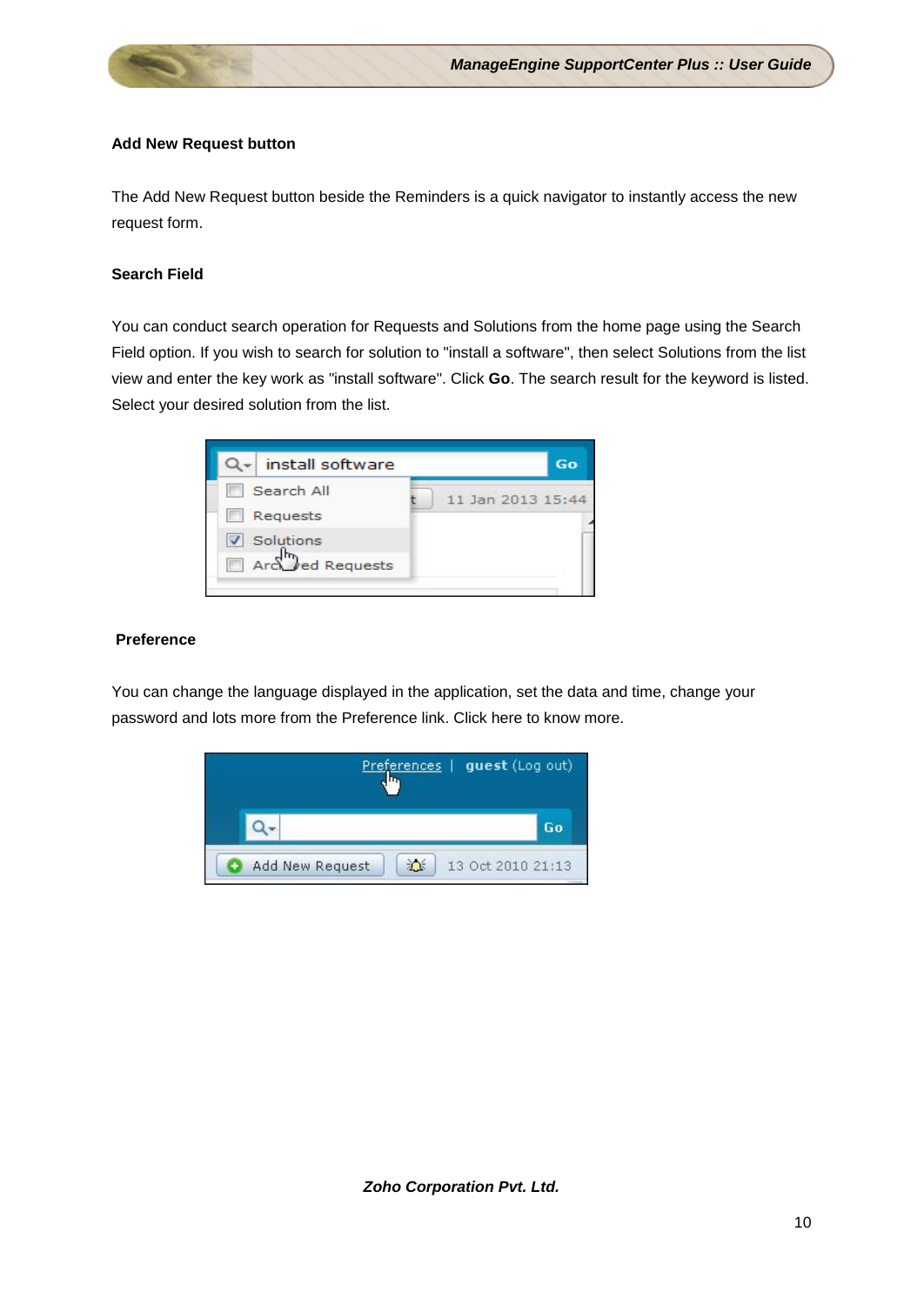## <span id="page-11-0"></span>**Dashboard**

The dashboard of SupportCenter Plus login home displays the following tabs,

- **My Views**
- **Support Team**

#### **My Views**

My View for a contact, displays information on summary of the requests raised by the logged in user and the Announcements published company wide.

#### **1. Requests Summary**

- **Request Overdue** number of requests raised by the logged in contact that are overdue.
- **Requests Due Today** number of requests raised by the logged in contact for that day.
- **Pending Requests** number of requests raised by the logged in contact that are unresolved.

Clicking on each link opens the corresponding list view.

| My View<br><b>Support Team</b>                          |  |
|---------------------------------------------------------|--|
| <b>Requests Summary</b>                                 |  |
| <b>Pending Requests</b><br>Pending requests             |  |
| <b>Completed Requests</b><br>EĀ<br>Completed requests   |  |
| <b>All Requests</b><br>All requests sent by the Contact |  |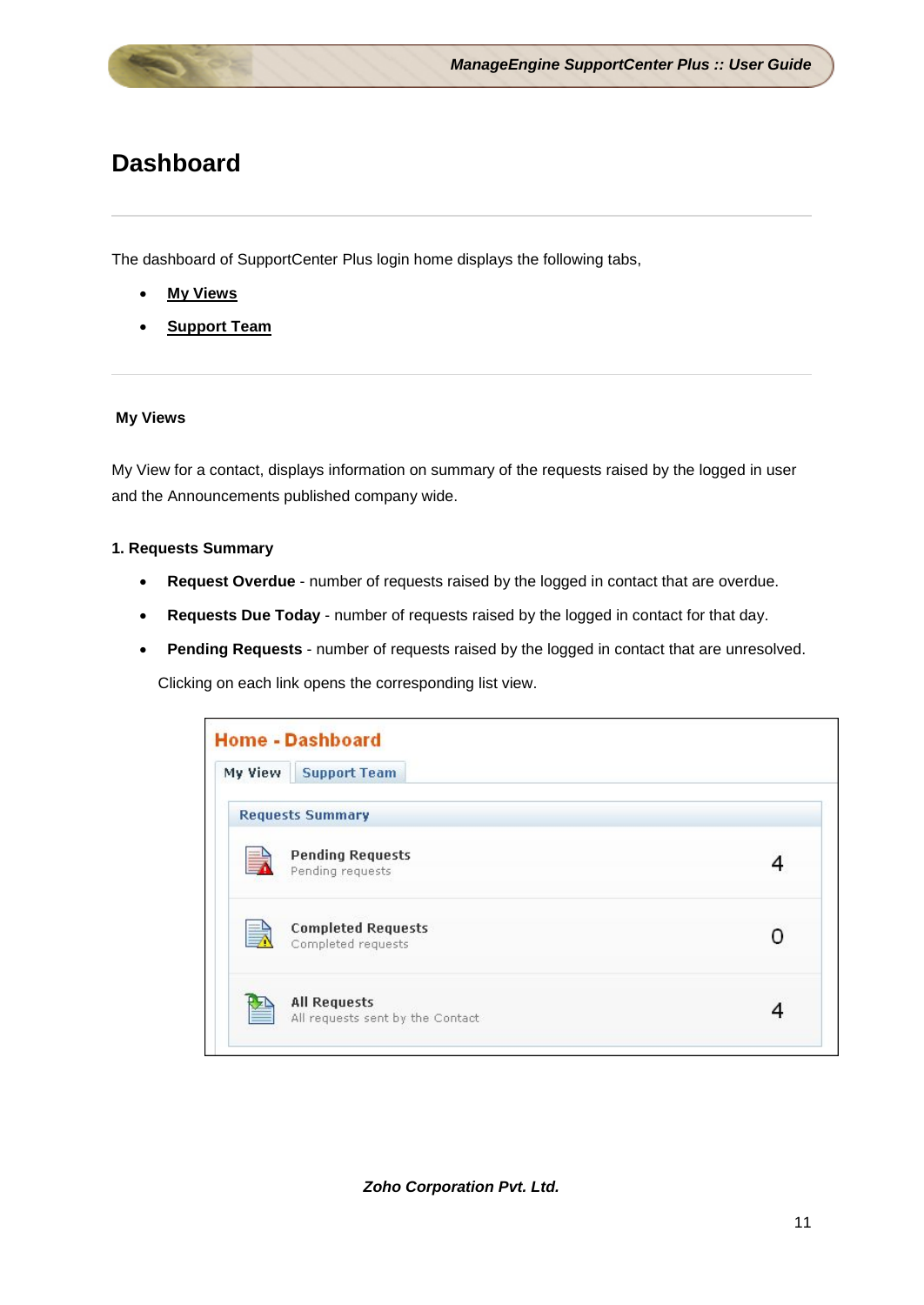

#### **2. Create New Request using Request Template (and) Search Solutions**

"Create a new request using a template" is an instant means to access the request form for a request template. The request templates made available to contacts are listed in the drop down.

| Create a new request using a template |             |
|---------------------------------------|-------------|
| Select a template                     | $\ddotmark$ |
| <b>Search Solutions</b>               |             |
| Install a software                    | Search      |

Apart from using the Search field to perform the search operation, you can search for solutions instantly using **Search Solutions**. If you wish to search for solution to "install a software", then enter key word as "install a software" and click **Search**. The search result for the keyword is listed. Select your desired solution from the list.

#### **3. Announcement**

All announcements that are published by your customer support administrator will be displayed in the announcements block in your login home page. To view an announcement, click the Announcement Title to open the complete announcement details in a pop-up. Click here to know more on announcements.

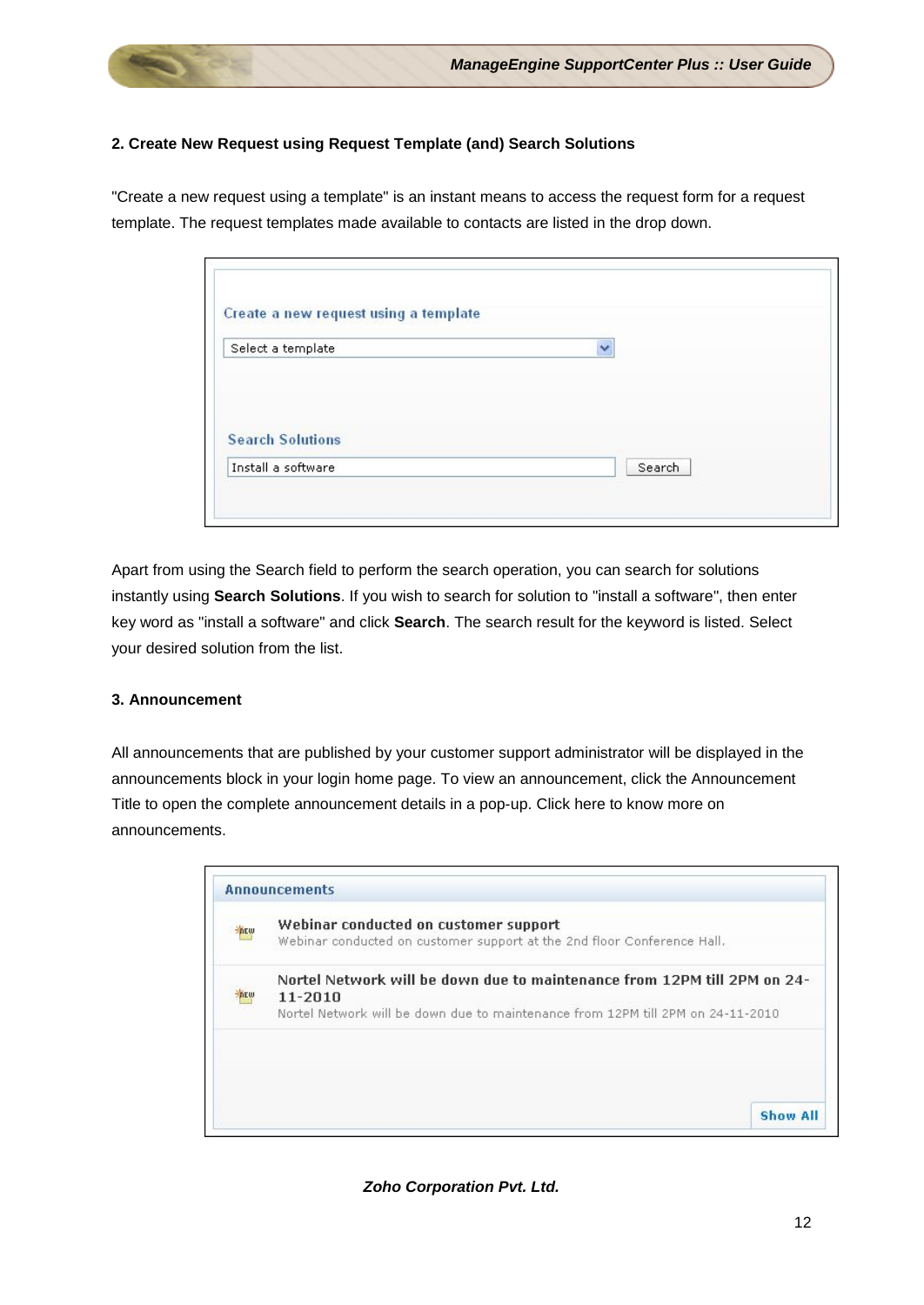#### **4. Custom Widget**

The custom widget added by your customer support administrator is displayed under this block. It can be the plain text, video, or the output of the html snippet whichever is provided by your administrator can be viewed in this block.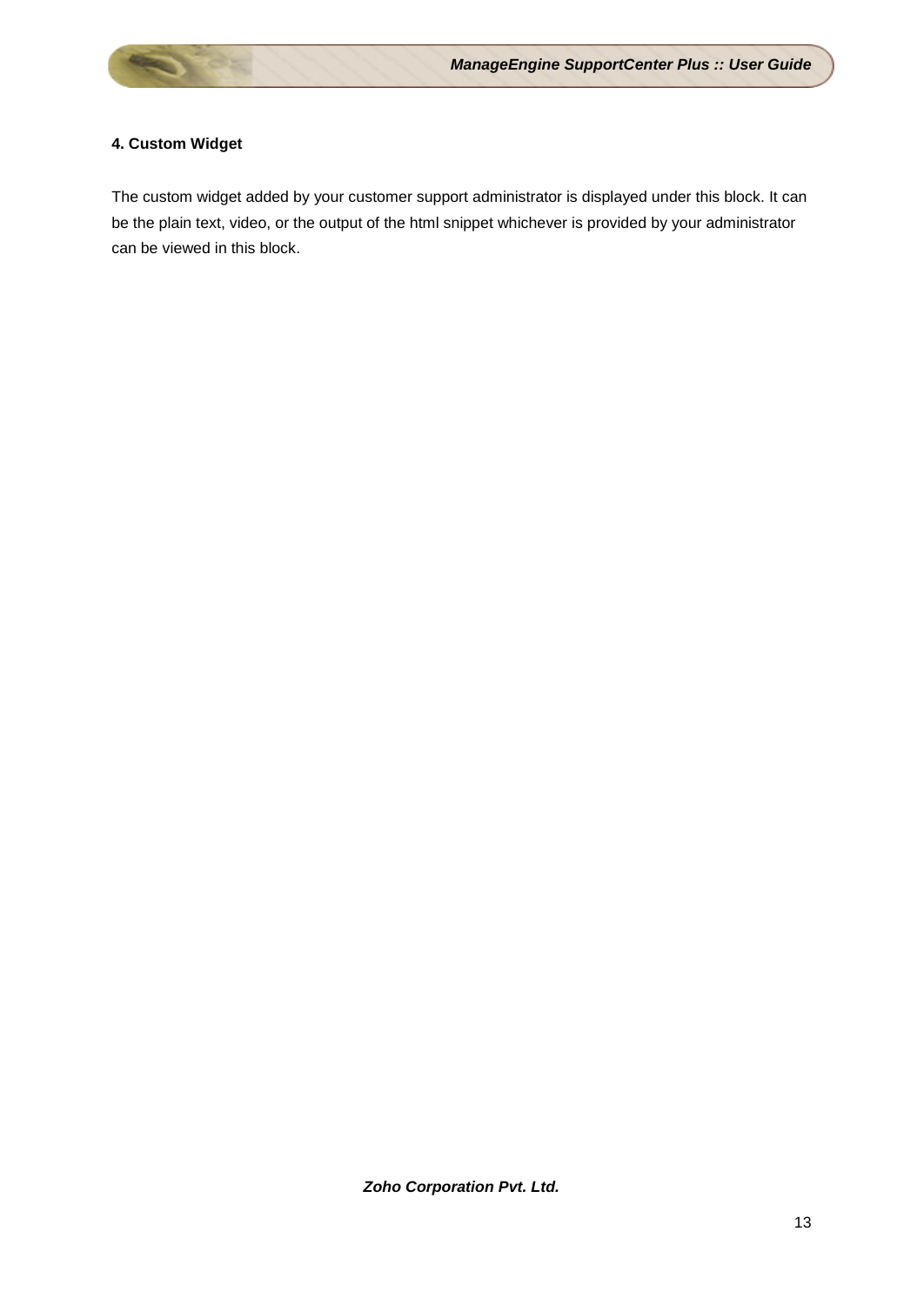## <span id="page-14-0"></span>**Support Team**

ManageEngine SupportCenter Plus enables you to view the "presence" of the customer support rep; that is, you can check their availability status and reach the support rep who is currently available for contacting. Else, you can just send an email or submit your support query to the support team, which will be attended by them once they are available.

The technical support team's availability chart contains their contact information, such as email ID and phone number, along with the in-out status. Click the **Support Team** tab in the home page dashboard to access the availability chart.



**Warning Support Team** tab will be available only if the SupportDesk Plus administrator has provided you the necessary access permissions for the same.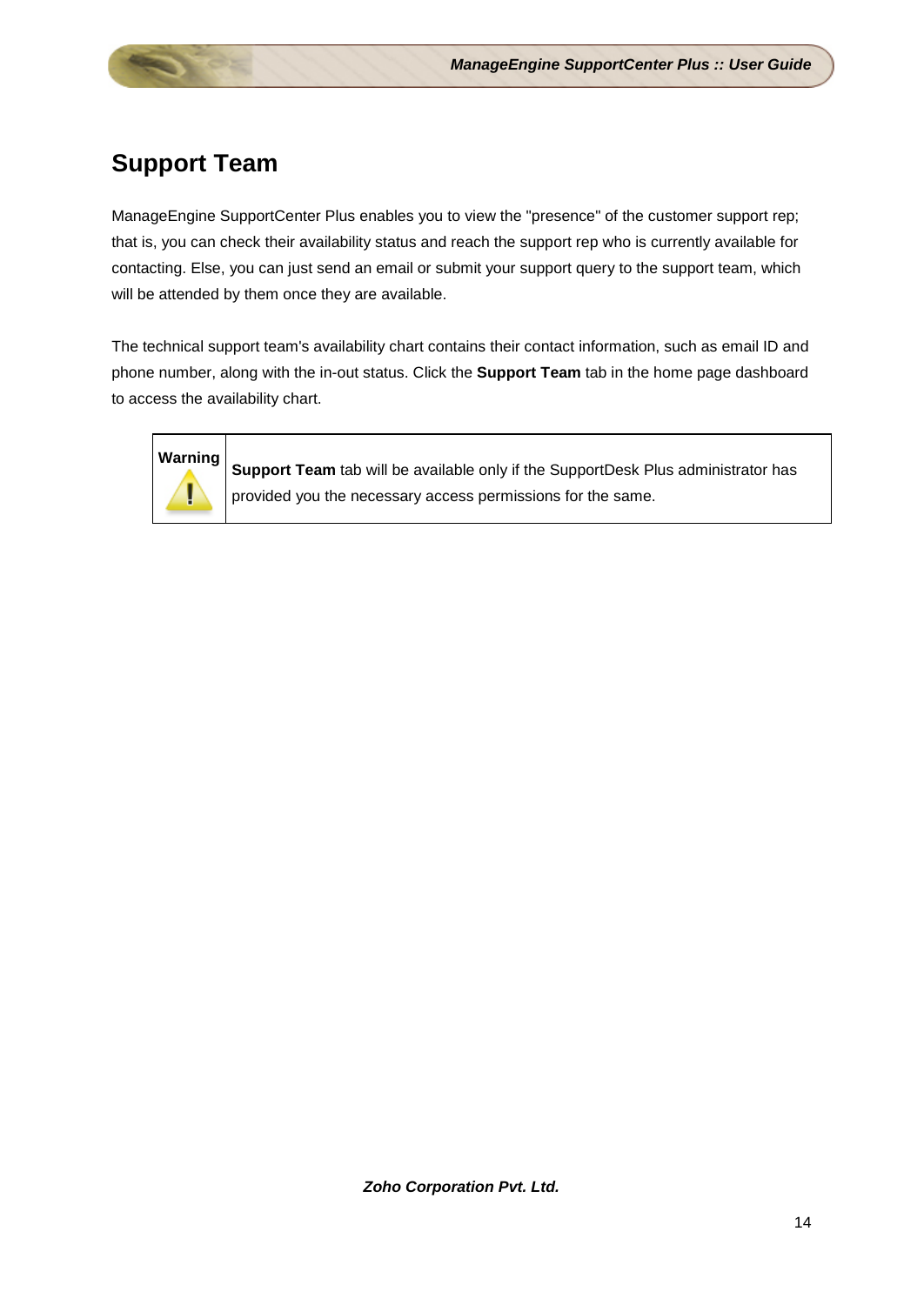## <span id="page-15-0"></span>**Announcements**

All announcements that are published by your customer support administrator will be displayed in the announcements block in your login home page.

| TIEW        | Webinar conducted on customer support<br>Webinar conducted on customer support at the 2nd floor Conference Hall.                                                       |
|-------------|------------------------------------------------------------------------------------------------------------------------------------------------------------------------|
| <b>TIEW</b> | Nortel Network will be down due to maintenance from 12PM till 2PM on 24-<br>11-2010<br>Nortel Network will be down due to maintenance from 12PM till 2PM on 24-11-2010 |
|             |                                                                                                                                                                        |
|             |                                                                                                                                                                        |
|             |                                                                                                                                                                        |

Representation of icons in announcement widget:

Announcement made public i.e., announcements visible to all contacts on log in.

 $\frac{2\pi m}{\pi}$  - Newly added company wide announcements.

#### **Viewing Announcements**

To view an announcement, click the **Announcement Title** to open the complete announcement details in a pop-up. If there are more than one announcements, then you will notice a **Previous** and **Next** button in the pop-up. Using this you can navigate through the announcements list and view all the announcements without closing the pop-up window.

To view all the announcements that was listed in the announcement block, click **Show All** link. Using the Filter Showing drop down, you can view the currently showing announcements, already shown announcements and all public announcements.

| Announcements<br>Home $\geq$<br><b>Announcements</b>   |                                                                                            |                       |
|--------------------------------------------------------|--------------------------------------------------------------------------------------------|-----------------------|
| Filter Showing Currently Showing<br>All                | Showing 1-2 of 2 $\mathbb{R}$ $\rightarrow$ $\mathbb{R}$ $\rightarrow$ $\mathbb{R}$ Show 2 | $\vee$ per page       |
| Currently Showing<br>Title                             | <b>Date From</b>                                                                           | Date To               |
| Already Shown<br>Webinar conducted on customer support | Nov 15, 2010 02:47 PM                                                                      | Nov 30, 2010 02:47 PM |
| Nortel Network will be down due to maintenance fro     | Nov 15, 2010 02:46 PM                                                                      | Nov 30, 2010 02:46 PM |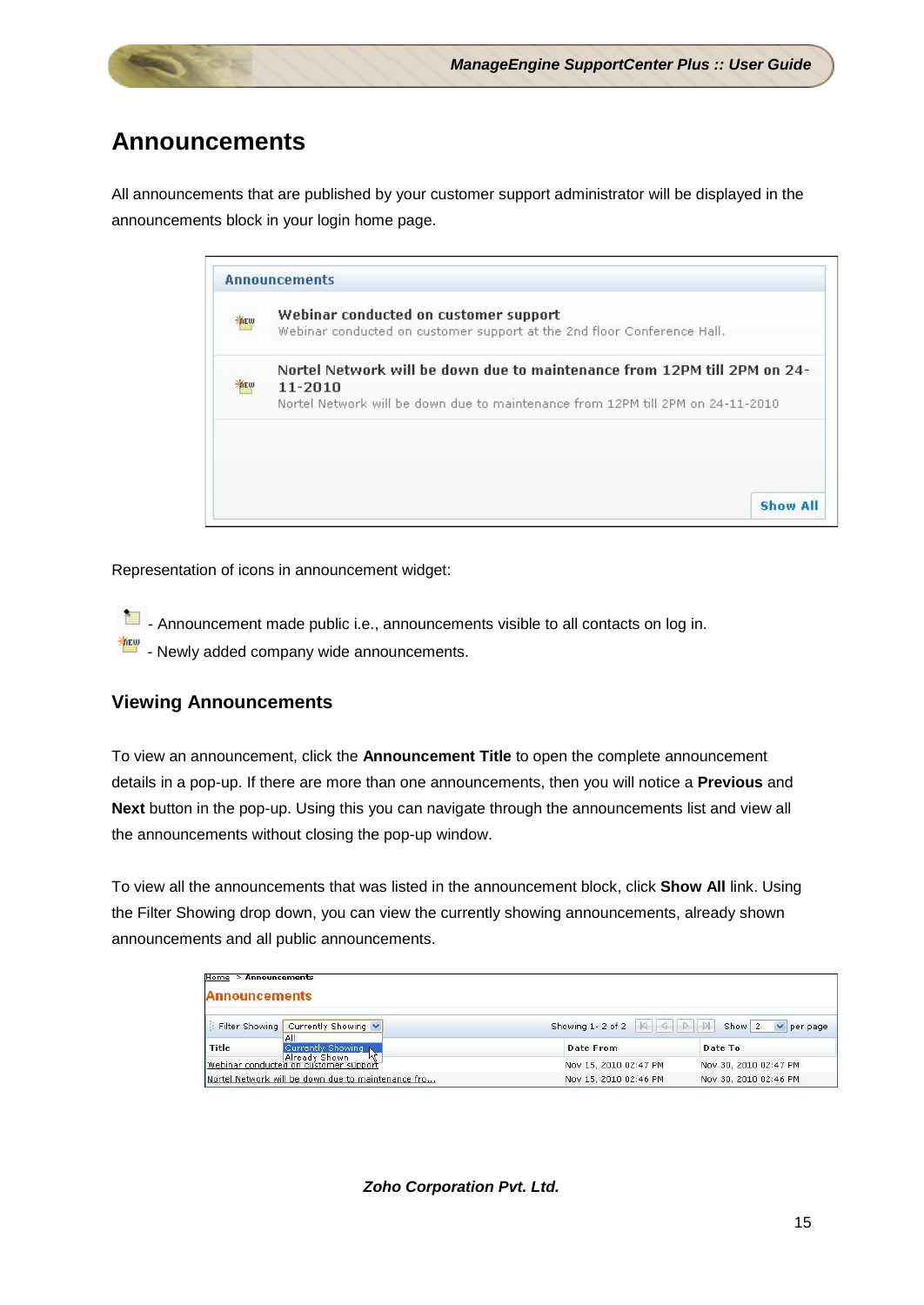## <span id="page-16-0"></span>**Preferences**

You can customize your personalization such as the language to be displayed, time zone, data and time format to be displayed in the application. Apart from this, you can also change your login password.

1. Click on **Preferences** link.



2. The Preference page opens to display the **Personalize** and **Change Password** tab. By default, the Personalize tab is displayed.

#### **Personalize**

The Personalize tab consists of display language, time zone, date format and time format.

| Personalize             | <b>Change Password</b>                         |              |
|-------------------------|------------------------------------------------|--------------|
| <b>Display Language</b> |                                                |              |
| Choose language         | Browser default<br>Ÿ                           |              |
| <b>Time Zone</b>        |                                                |              |
| Select Time Zone        | (GMT+5:30) Chennai, Kolkata, Mumbai, New Delhi | $\checkmark$ |
| <b>Date Format</b>      |                                                |              |
| Set Date Format         | 2010.11.18<br>$\overline{\mathbf{v}}$          |              |
|                         |                                                |              |
| <b>Time Format</b>      |                                                |              |

#### • **Display Language**

You can select the language to be displayed in the application from Choose Language drop down list. say, French. All the data in the application will be displayed in French.

#### • **Time Zone**

You can also customize the time zone according to the site where the server is installed. The date and time will be set with respect to the time zone.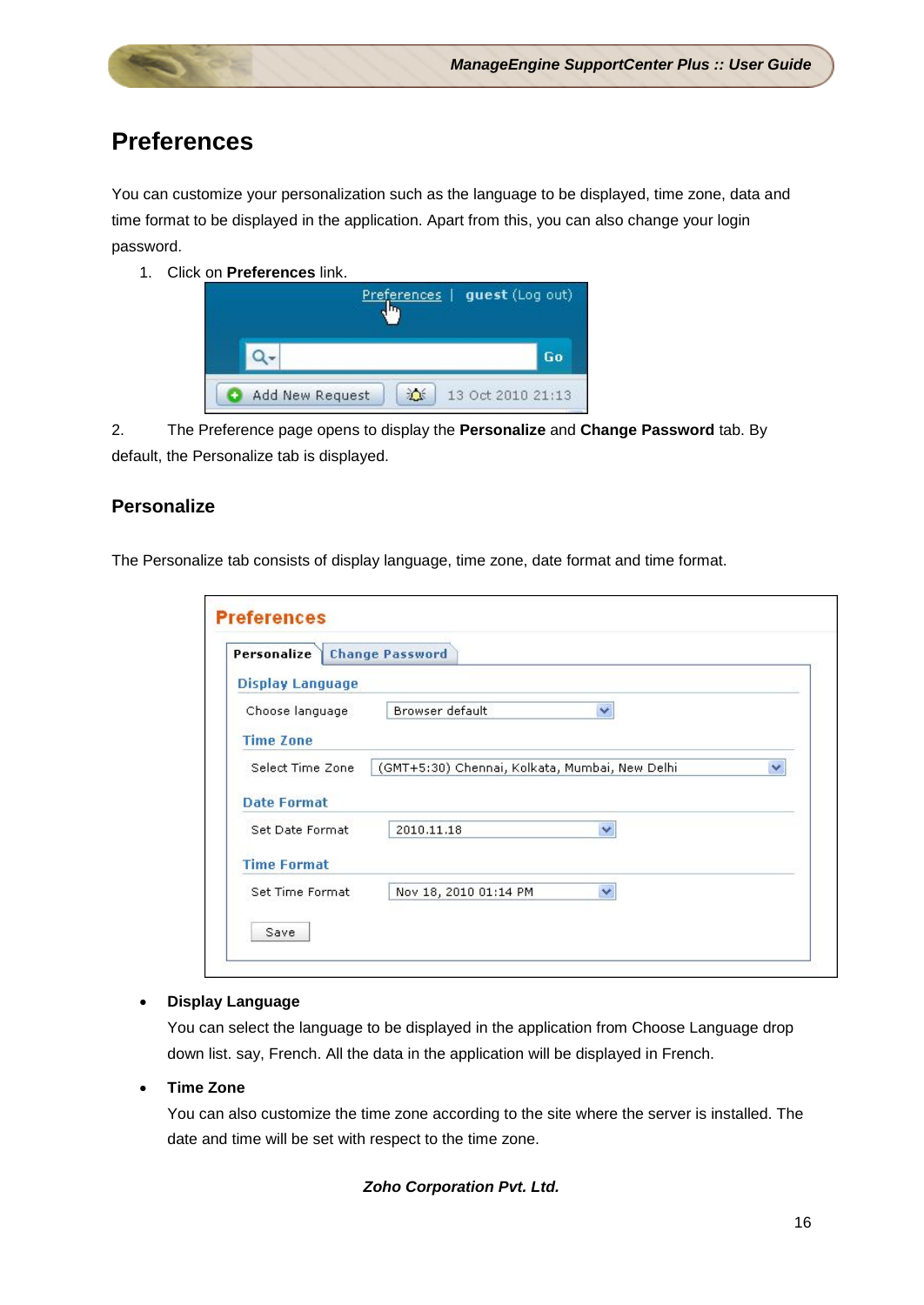#### • **Date/Time Format**

Select the format of the date such as, 2009.09.10, from the **Set Date Format** drop down box. Similarly, you can also set the time format from the **Set Time Format** drop down box. The selected date and time format will be displayed where ever the date/time is mentioned.

Say, while creating a new request, the request created on and due by time will be displayed in the selected date and time format. The date and time is set accordingly to the selected time zone.

Click **Save.**

#### **Change Password**

To change your password,

- 1. Click on **Change Password** tab.
- 2. Enter the **Current Password** in the field.
- 3. Next, enter your **New Password**.
- 4. Re-enter the new password in **Confirm New Password** field.

| Personalize Change Password |      |
|-----------------------------|------|
| <b>Change Password</b>      |      |
| <b>Current Password</b>     |      |
| New Password                |      |
| Confirm New Password        |      |
|                             | Save |

5. Click **Save**. Your login password has been changed and will be taken into effect when u log out and log into the application.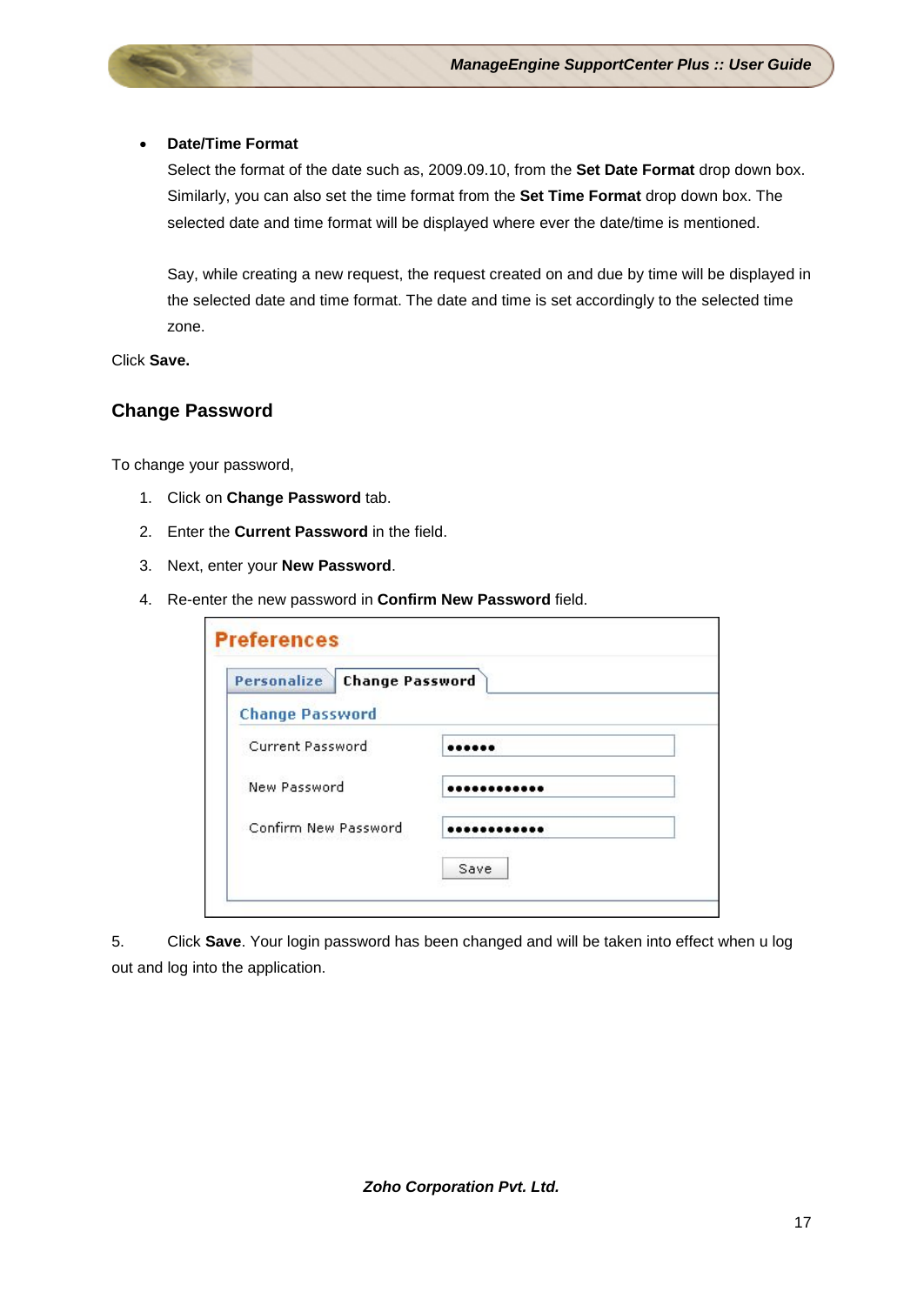## <span id="page-18-0"></span>**Recent Items**

When you are using the ManageEngine SupportCenter Plus application, the application tracks your last viewed items and lists them in the **Recent Items** block on the left side. This has a list of the last 10 items that you viewed in the application, with the latest viewed item appearing on the top of the list. Clicking the hyperlinked item takes you directly to the item's details.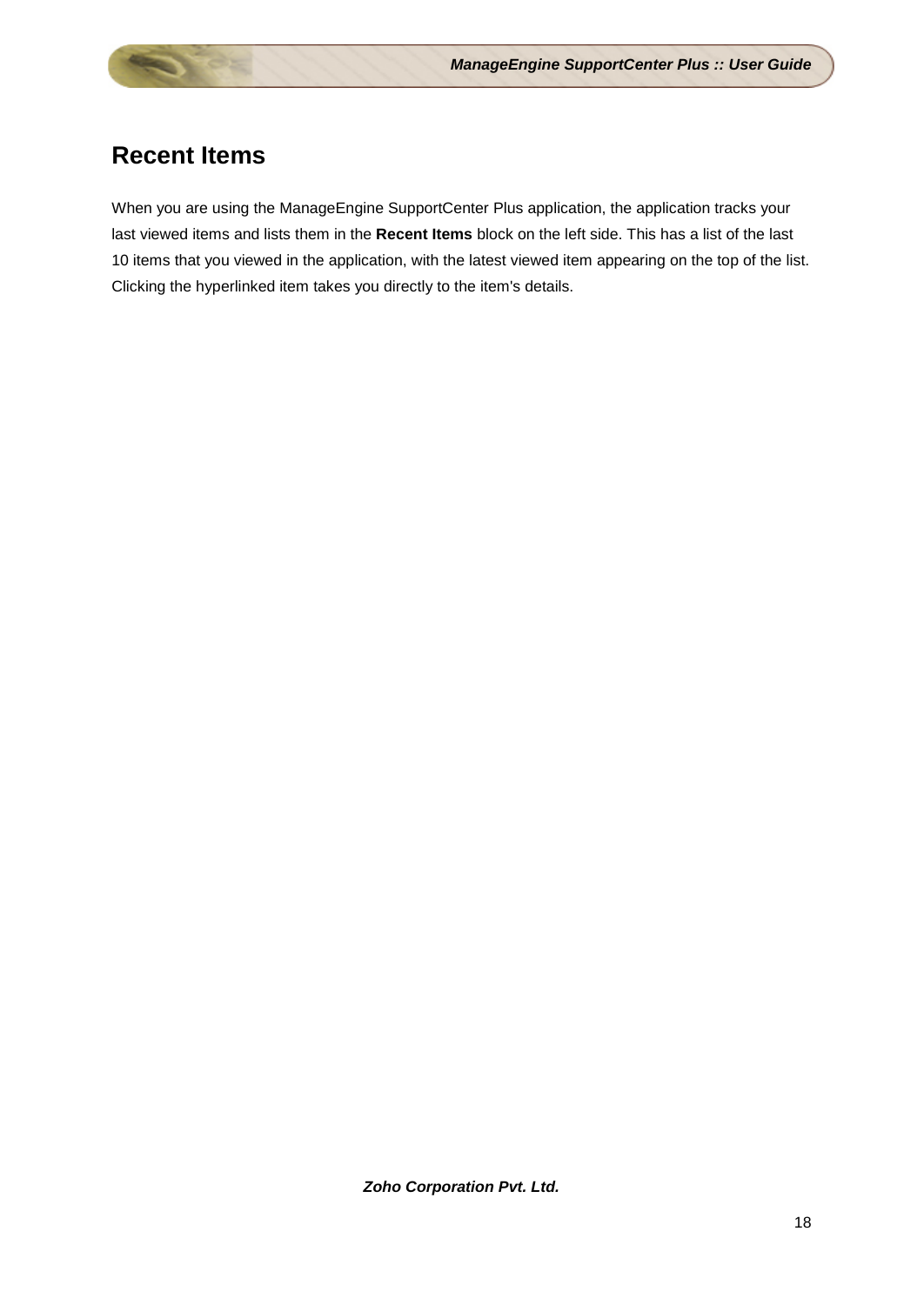## <span id="page-19-0"></span>**Request**

ManageEngine SupportCenter Plus provides you a Customer Portal with the request module. Here, you can create new requests to post your concerns and issues to the customer support team. You can also view the request that you have posted and keep track of its status. Once the request is closed, you can view the same in the closed requests.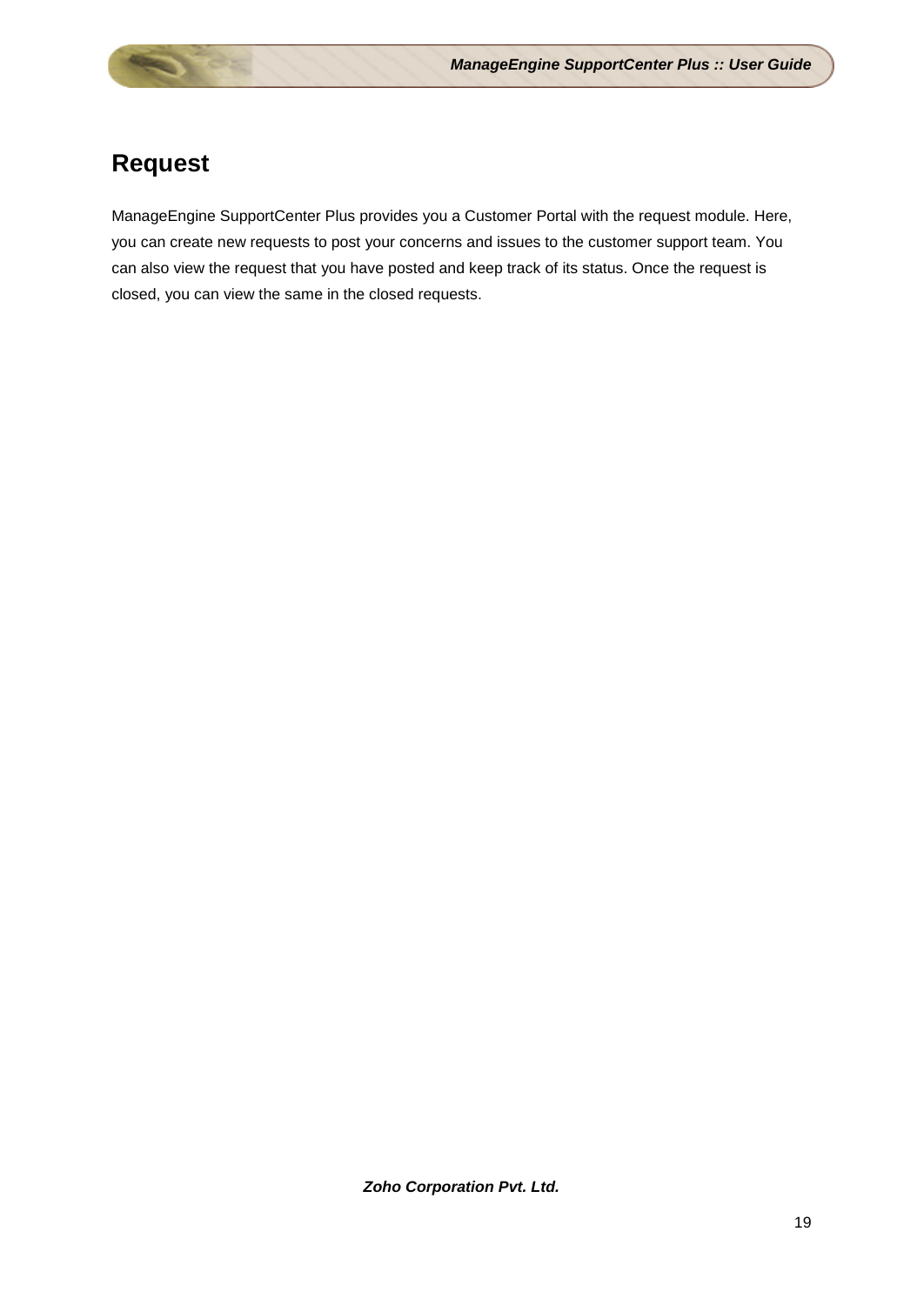### <span id="page-20-0"></span>**Request List View**

The request list view page organises and displays all your tickets raised into SupportCenter Plus. This page includes various useful functionality such as,

- option to view requests based on filters.
- customize columns to be displayed in the list view.
- set the number of requests to be displayed per page.

On clicking the Request tab in the header pane, the page redirects to the request list view page.

| ManageEngine<br>SupportCenter <sup>N</sup>                  |                           |                         |                     |                               |                      |               | Preferences   sharon (Log out) |
|-------------------------------------------------------------|---------------------------|-------------------------|---------------------|-------------------------------|----------------------|---------------|--------------------------------|
| <b>Solutions</b><br><b>Requests</b><br>Home                 | <b>My Details</b>         |                         |                     |                               | $Q_{\tau}$           |               | Go                             |
|                                                             |                           |                         |                     |                               | Add New Request      |               | 9 Oct 2012 14:21               |
| $\vee$ Views                                                |                           | <b>My Open Requests</b> |                     |                               |                      |               |                                |
| <b>My Requests</b>                                          | (2)<br>New Request        | C                       | $41 - 5$            | $\overline{ }$<br>25 per page | <b>Row Count</b>     |               |                                |
| » My Open Requests                                          | <b>Subject</b>            |                         | <b>Contact Name</b> | <b>Assigned To</b>            | Due By               | <b>Status</b> | Account Q H                    |
| <sup>33</sup> My Requests On Hold<br>» My Pending Requests  | Hardware Issue            |                         | Sharon Harper       | <b>Howard Stern</b>           | Oct 9, 2012 04:14 PM | Open          | Acme Inc.                      |
| » My Resolved Requests                                      | Daily check on the server |                         | Sharon Harper       | <b>Heather Graham</b>         | Oct 9, 2012 04:04 PM | Open          | Acme Inc                       |
| <sup>33</sup> My Completed Requests<br>» My Closed Requests | My Iphone is not working  |                         | Sharon Harper       | <b>Howard Stern</b>           | Oct 9, 2012 04:06 PM | Open          | Acme Inc.                      |
| <sup>33</sup> All My Requests                               | <b>System Crash</b>       |                         | Sharon Harper       | Jeniffer Doe                  | Oct 9, 2012 04:05 PM | Open          | Acme Inc                       |
| » My Archived Requests                                      | Replacement of battery    |                         | Sharon Harper       | <b>Heather Graham</b>         | Oct 9, 2012 04:15 PM | Open          | Acme Inc                       |
| Recent Items                                                |                           |                         |                     |                               |                      |               |                                |
| Replacement of batte<br>£.<br>£.<br><b>Hardware Issue</b>   |                           |                         |                     |                               |                      |               |                                |

Representation of Icon in the list view:

- **•** Search for requests on entering the request id, subject, support rep and so on.
- $\Box$  select the columns to be displayed in the list view.

From the list view page you can:

1. **Request based on filters:** View specific group of requests through pre defined filters.

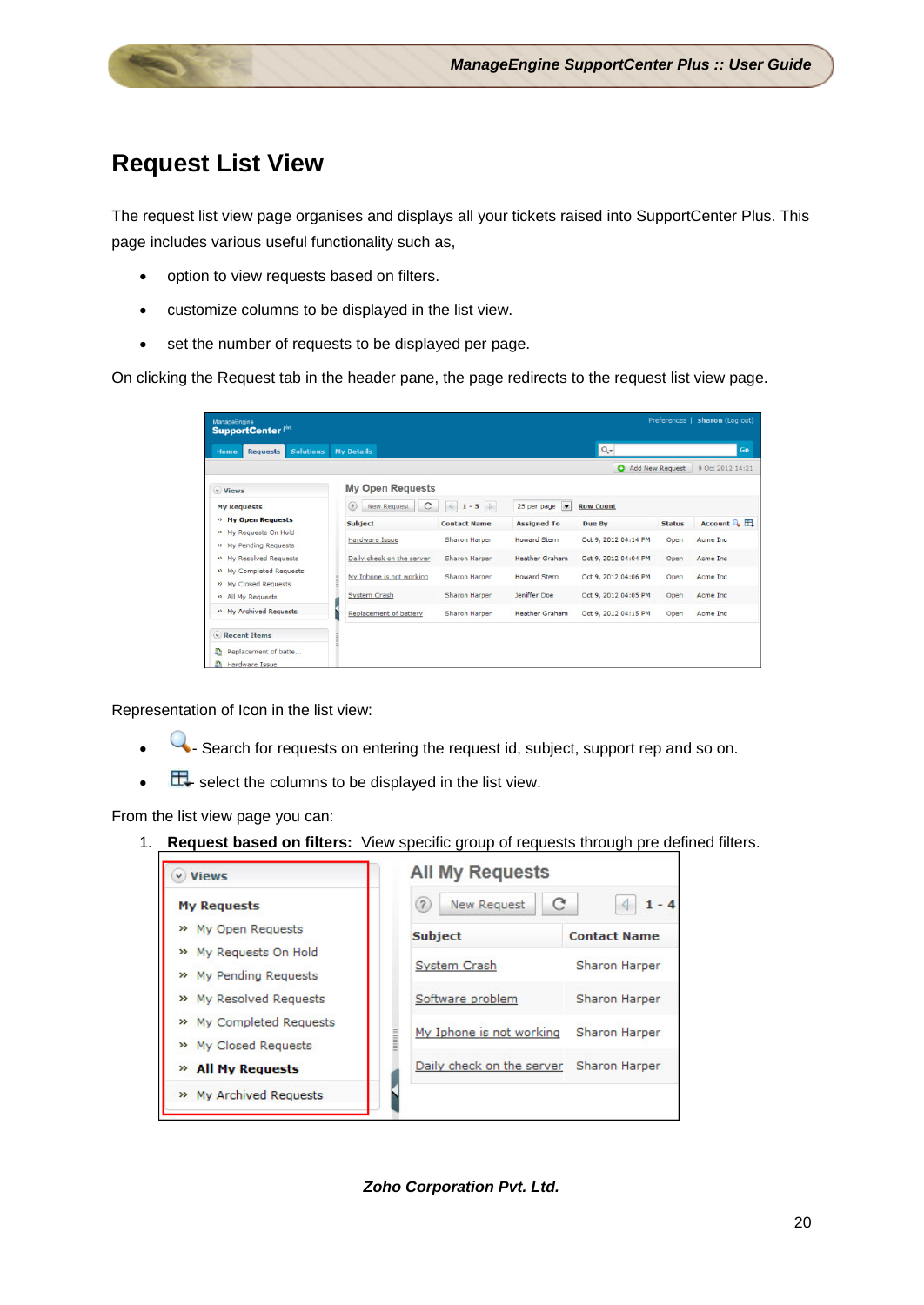2. **Set the number of requests per page and navigation buttons:** You can set the number of requests to be displayed in the request list view page.



3. **New Request:** Create new requests on specifying information such as, priority, category, sub category and items. [Refer New Request to know more].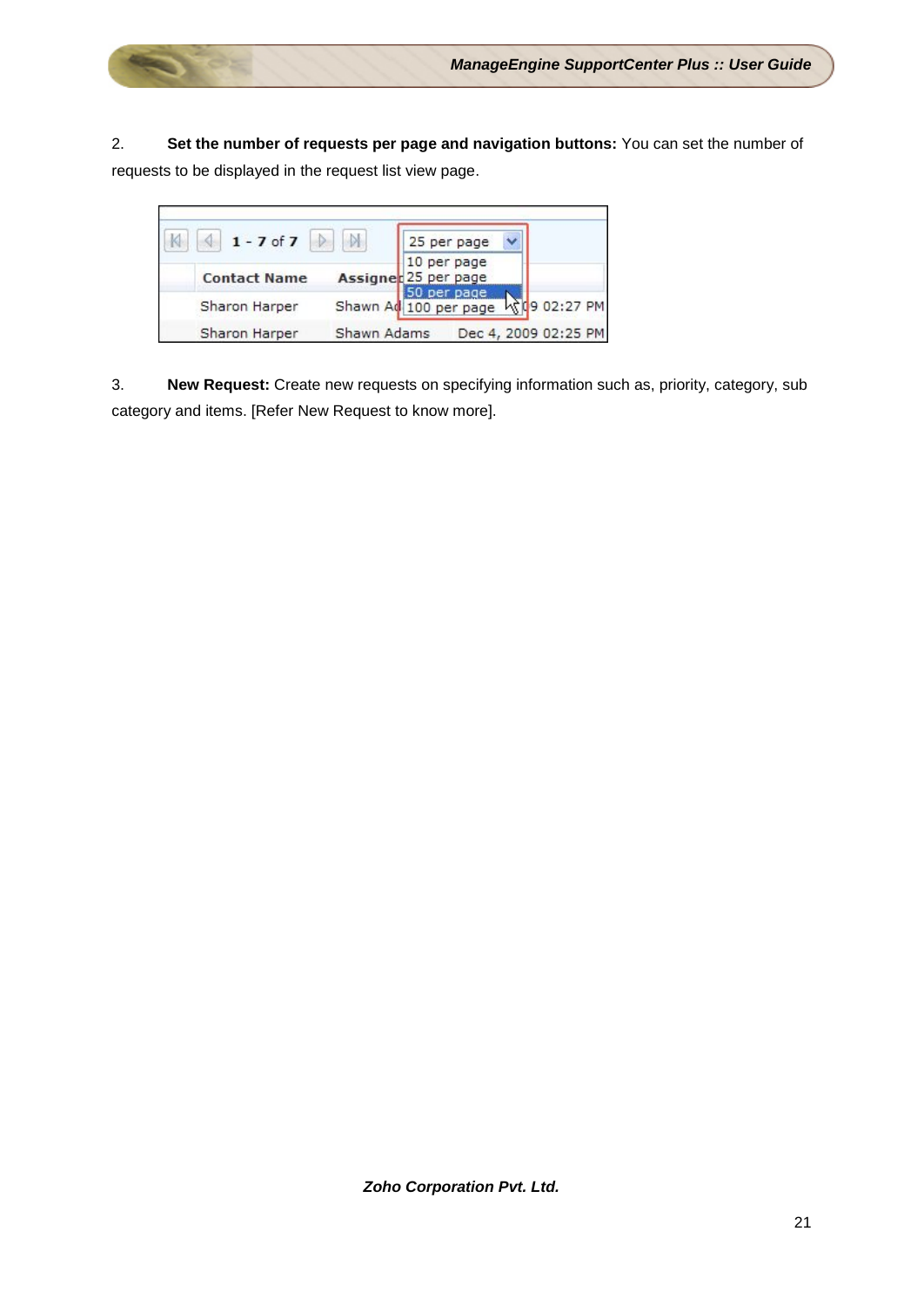## <span id="page-22-0"></span>**Requests based on Filters**

You can view requests based on filters from the request list view page. There are some pre defined filters in SupportCenter Plus that sorts and groups requests based on your requirements.



#### • **My Open Requests**

All your created requests which are in the Open State.

• **My Requests On Hold**

Lists all your created requests that is On Hold.

• **My Pending Requests**

Lists all your created requests that is unfinished and incomplete.

• **My Completed Requests**

Lists all the requests created by you which is completed and closed.

• **My Closed Requests**

Lists all the requests created by you which is closed.

• **All My Requests**

Lists all the requests created by you irrespective of the status.

• **My Archived Requests**

Lists all the requests created by you which is Archived.

If the contact has the permission to view "**All requests from their account** (Primary Contact)" or "**All requests from their account and sub account**", the following options is available for the contact.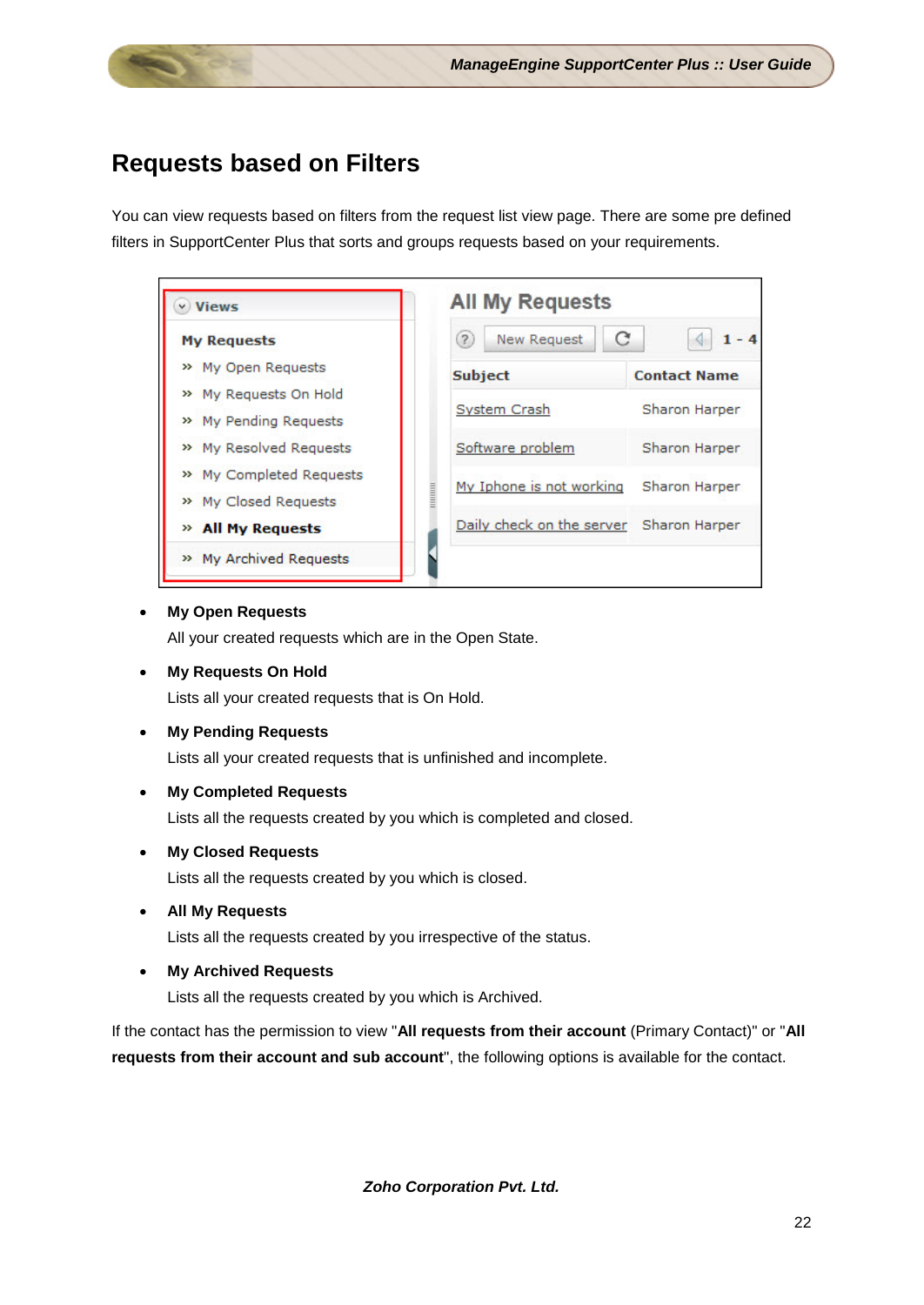

#### • **All**

Lists all your account requests.

#### • **Open**

Lists all your account requests that is in the open state.

#### • **OnHold**

All your account request that is On Hold.

#### • **Pending**

All your account requests that is yet to be completed.

• **Completed**

All your account requests that are completed and closed.

• **Closed**

Lists all your account requests that are in the Closed state.

• **Overdue**

Lists all the account requests for which the due by time has exceeded.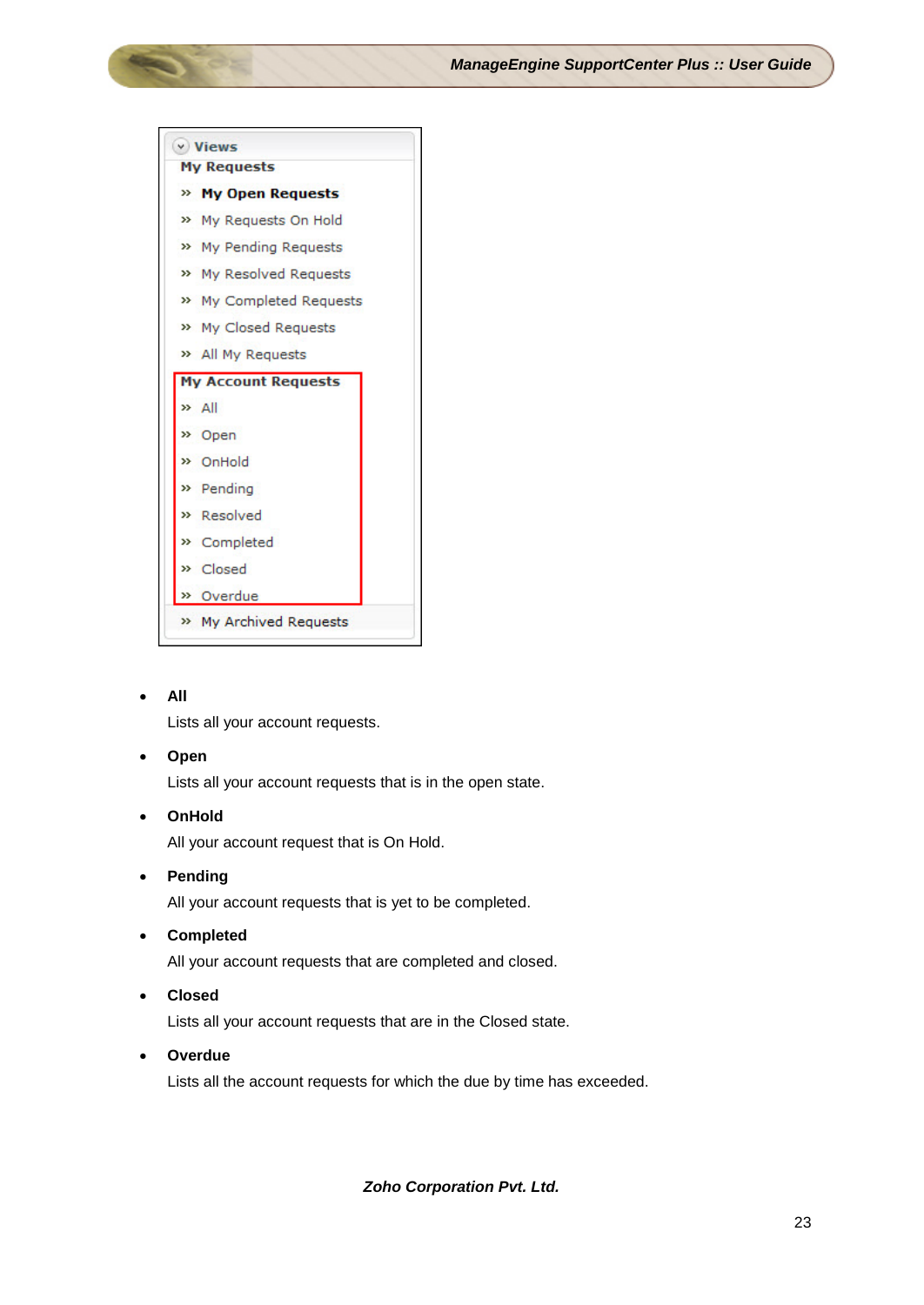## <span id="page-24-0"></span>**Customizing Request List View**

ManageEngine SupportCenter Plus gives you an option to customize the request list view page by including columns of your choice.

To customize columns displayed in the list view,

- 1. Click on the **Request** tab in the header pane to open the request list view page.
- 2. Click on **Column Chooser** icon  $\mathbb{H}$ . The available columns that can be displayed in the list view pops up. The columns that are currently visible in the list view is indicated with selected check box.

| Requests > All My Requests                   |                     |                    |                                                |                        |
|----------------------------------------------|---------------------|--------------------|------------------------------------------------|------------------------|
| <b>All My Requests</b>                       |                     |                    | <b>Columns</b>                                 | Ŧ)                     |
|                                              |                     |                    | <b>▽</b> Subject                               |                        |
| $\left( 2\right)$<br>New Request             | $1 - 7$ of $7$      | 25 per p           | $\overline{\mathbf{v}}$<br><b>Contact Name</b> |                        |
| <b>Subject</b>                               | <b>Contact Name</b> | <b>Assigned To</b> | Assigned To<br>▿                               | unt                    |
| daily check on the server                    | Sharon Harper       | Shawn Adams        | Due By<br>$\blacktriangledown$                 | $\blacklozenge$<br>Inc |
| system crash                                 | Sharon Harper       | Shawn Adams        | $\triangledown$ Status                         | $\bullet$<br>Inc       |
| Software problem                             | Sharon Harper       | Shawn Adams        | M<br>Account                                   | ñс                     |
| My Iphone is not working                     | Sharon Harper       | Shawn Adams        | $\Delta$ <sup>ID</sup>                         | inc                    |
| Hardware Issue                               | Sharon Harper       | Shawn Adams        | $\triangledown$ Date                           | Inc                    |
| My Iphone display is not worki Sharon Harper |                     | Shawn Adams        | Cancel<br>Save                                 | lnc                    |
| Replacement of battery                       | Sharon Harper       | Shawn Adams        |                                                | Inc                    |

3. To remove a column, de-select the check box and click Save.

4. To add a column to the list view, select the check box beside the column you wish to add. Click Save.

5. To change the column order, click the up and down arrow after selecting the column that you wish to move.

6. Click **Save**. Only the selected columns are added in the request list view.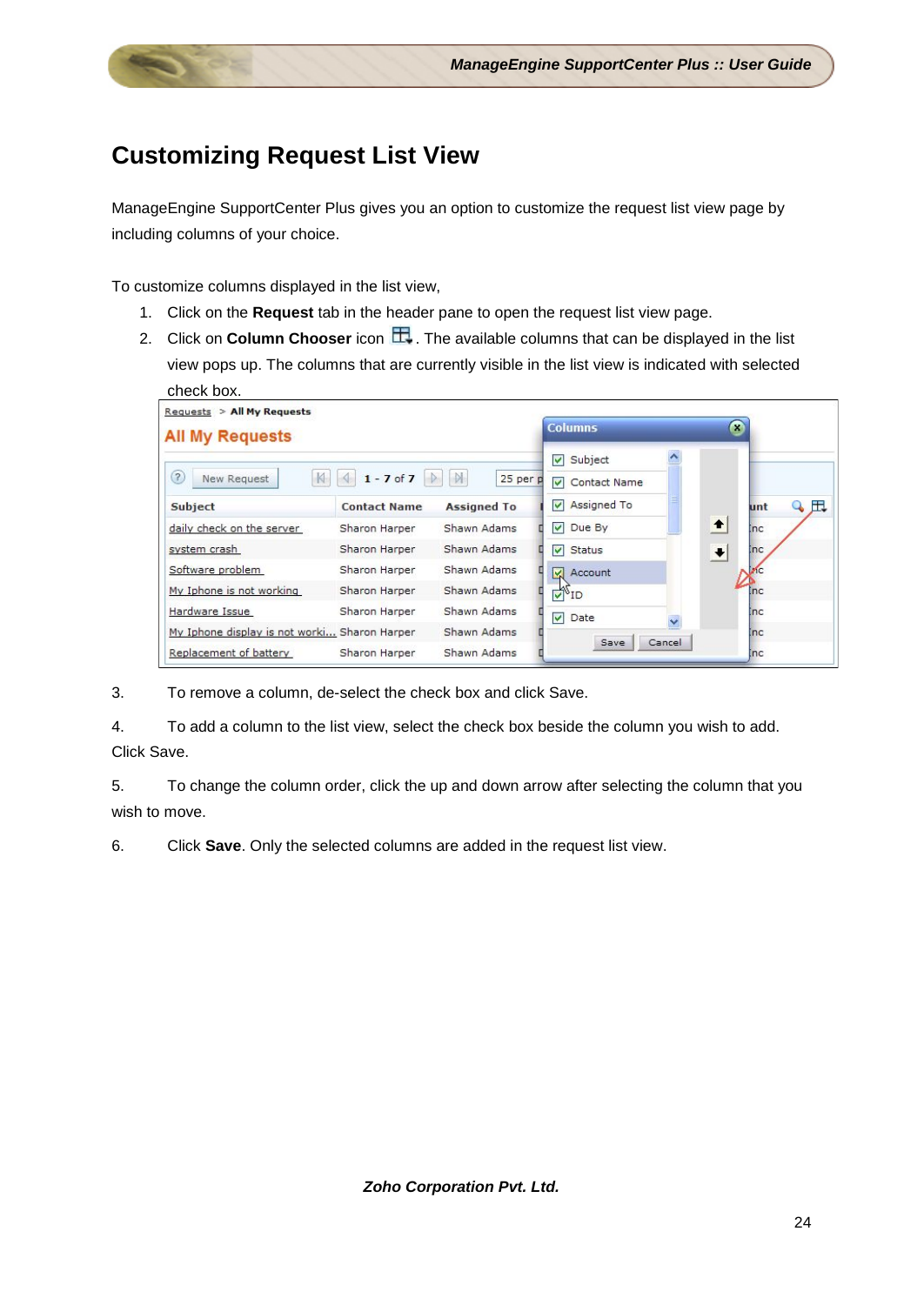## <span id="page-25-0"></span>**Search Request**

Apart from using the Search Field to perform search operations, you can also perform column-wise search from the requests list view page, if you know any of the request detail such as subject, support rep assigned to the request and so on.

To perform a column-wise search,

- 1. From the request list view page, click on **Search** icon **4.** The search field opens just below every column that is visible in the list view.
- 2. Enter the search string in the column of your choice.
- 3. Click **Go**. The search results matching the search string(s) are displayed.

| Subject                                      | <b>Contact Name</b> | <b>Assigned To</b> | Due By                                | <b>Status</b> | Account       |
|----------------------------------------------|---------------------|--------------------|---------------------------------------|---------------|---------------|
| Iphone                                       |                     | shawn              |                                       | Closed        |               |
| daily check on the server                    | Sharon Harper       | Shawn Adams        | Dec 4, 2009 02:27 PM .                |               | Open Acme Inc |
| system crash                                 | Sharon Harper       | Shawn Adams        | Dec 4, 2009 02:25 PM @ Open Acme Inc  |               |               |
| Software problem                             | Sharon Harper       | Shawn Adams        | Dec 4, 2009 02:24 PM @ Open Acme Inc  |               |               |
| My Iphone is not working                     | Sharon Harper       | Shawn Adams        | Dec 4, 2009 02:24 PM O POpen Acme Inc |               |               |
| Hardware Issue                               | Sharon Harper       | Shawn Adams        | Dec 4, 2009 02:23 PM @ Open Acme Inc  |               |               |
| My Iphone display is not worki Sharon Harper |                     | Shawn Adams        | Dec 4, 2009 02:22 PM O POpen Acme Inc |               |               |
| Replacement of battery                       | Sharon Harper       | Shawn Adams        | Dec 4, 2009 02:18 PM @ Open Acme Inc  |               |               |

# **Note**

1. The search would return the results for any of the text fields of the request.

2. You cannot search for a request based on any of the date fields of the request.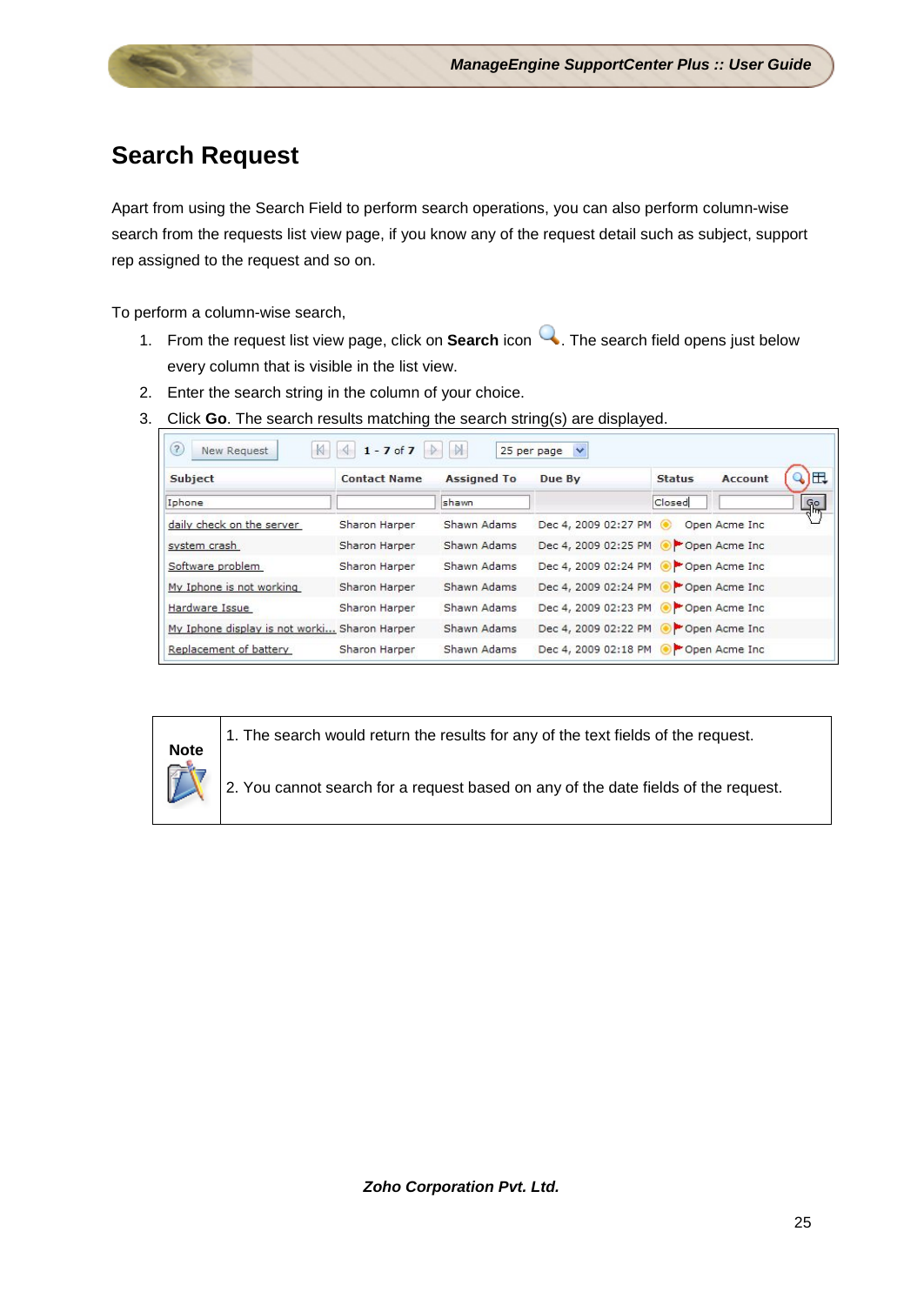## <span id="page-26-0"></span>**Creating New Request**

Any incident, request for service or request for information can be sent as requests to the supportdesk team in many different ways. Some of the most common modes are,

- 1. You can call the helpdesk reporting their problem or requirement and he in turn will file it as a request.
- 2. You can submit your query by logging into the customer portal and filing a request.
- 3. Or, you can send an Email to the support team, which will automatically get logged as a service request in SupportCenter Plus.

#### **Creating a new request from the application**

The new request form can be accessed by two ways in SupportCenter Plus application.

Add New Request

Request tab

#### **Add New Request**

Clicking on the **Add New Request** takes you directly to the new request form.

|                 | Preferences   guest (Log out) |
|-----------------|-------------------------------|
|                 | Go                            |
| Add New Request | 迩<br>18 Nov 2010 12:46        |
|                 |                               |

You can also click on **New request** button from the Home tab. To configure the New Request form, go to Step 3 in Request tab.

#### **Request Tab**

- 1. Click on the **Request** tab in the header pane to open the request list view page.
- 2. Select **New Request** button. The New Request form opens.
- 3. If the administrator has configured Request Templates, then the same is populated in the Template drop down. Select the **Template** from the list, to raise a request instantly.
- 4. If the administrator has selected certain fields as mandatory or the fields which the contacts can set while creating the Request Template, then the same is populated in the New Request form.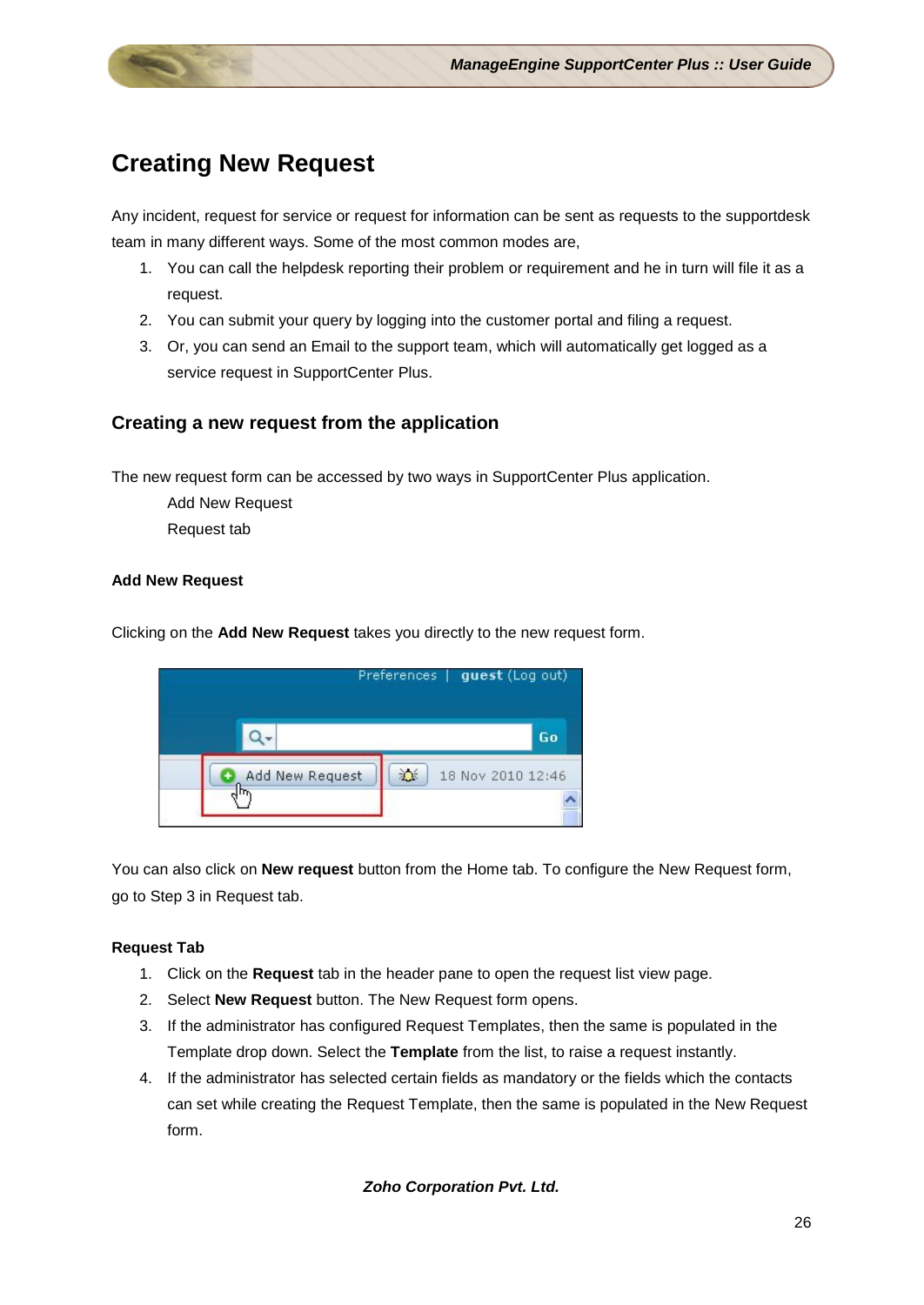- 5. If the administrator has specified Request Default Values for fields such as Category and Priority to be displayed in the New Request form, then the same gets populated.
- 6. If the administrator has not configured the Request Default Values or the Request Template, select the **Priority** that can be assigned to the request from the drop down.
- 7. By default, the contact logged into the application is displayed as the **Contact Name**. This field is non editable.
- 8. Select the **Product** to be associated with the request.
- 9. You can also classify the request category by selecting the **Category**, **Sub-Category** and **Item**.
- 10. Specify the **Subject** of the request. This field is mandatory.
- 11. Provide a brief description about the request in the **Description** field.
- 12. If you wish to attach any relevant files to the request then click **Attach a file** link. The Add/Remove Attachment window pops up.

|                | <b>Add/Remove Attachment</b>                                                         |         |
|----------------|--------------------------------------------------------------------------------------|---------|
| <b>MB</b>      | Click "Browse" to select a file. You can attach any number of files for a total of 5 | [ Close |
| Choose a File: | Attach                                                                               | Browse  |
|                | <b>Attached Files:</b><br>1.23 KB $\times$<br>supportcenterplus.html                 |         |
|                | Done                                                                                 |         |

- 1. Click **Browse** button and select the file to be attached from the file chooser window. Click **Open** button.
- 2. Click **Attach** button. The selected file is listed under **Attached Files** along with size of the file.
- 3. If you have more than one file to attach repeat steps 1 and 2. Ensure that the total size of the attachments does not exceed 5 MB. Click **Done**. The selected files are attached to the request.

12. Enter the email address of the **CC recipients** in the field provided. The CC recipient will receive email on the conversation between the contact and support rep. You can add more than one CC recipient separating each email ID with a comma. Click here to know more on Auto CC.

13. Click **Add request** button. The request is added to the request list.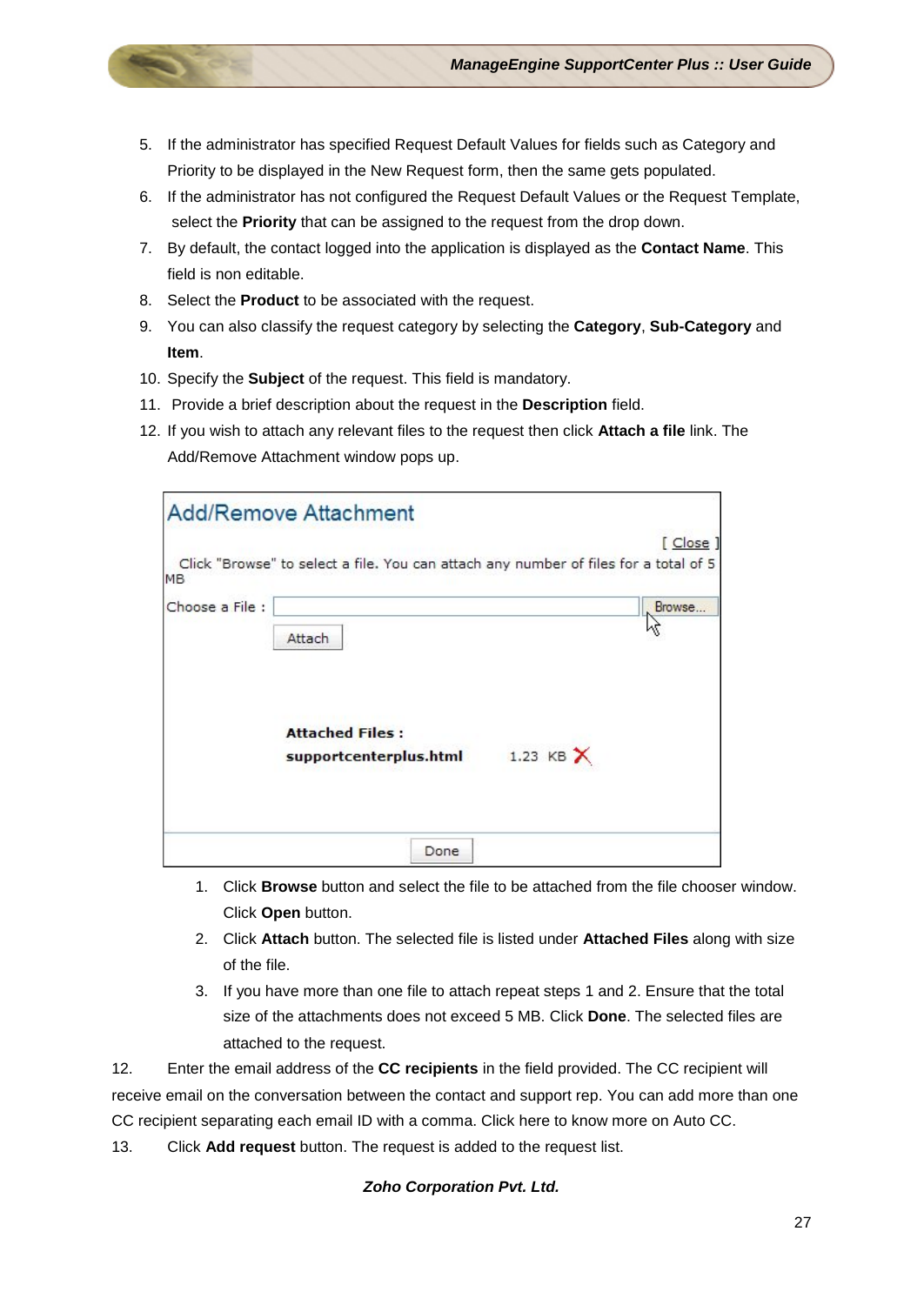## <span id="page-28-0"></span>**Auto CC Recipient**

For crucial requests, it becomes utmost import to inform your higher officials on the progress and development of the request. The Auto CC recipient feature is a one time addition of the CC'ed recipients, after which, the conversations between the contact and support rep are notified to the CC recipients. The Auto CC recipient option is available while creating a new request and while replying to a request via the application. The CC recipients added by the contact can be viewed and modified by the support rep.

#### **Adding CC Recipient**

The CC recipient field is available in the new request form of the contact login. Enter the email address of the CC recipients to be notified. If more than one email ID is specified, use comma as a separator as shown in the image.



The entered CC recipients will be notified of the conversation between the contact and support rep via email.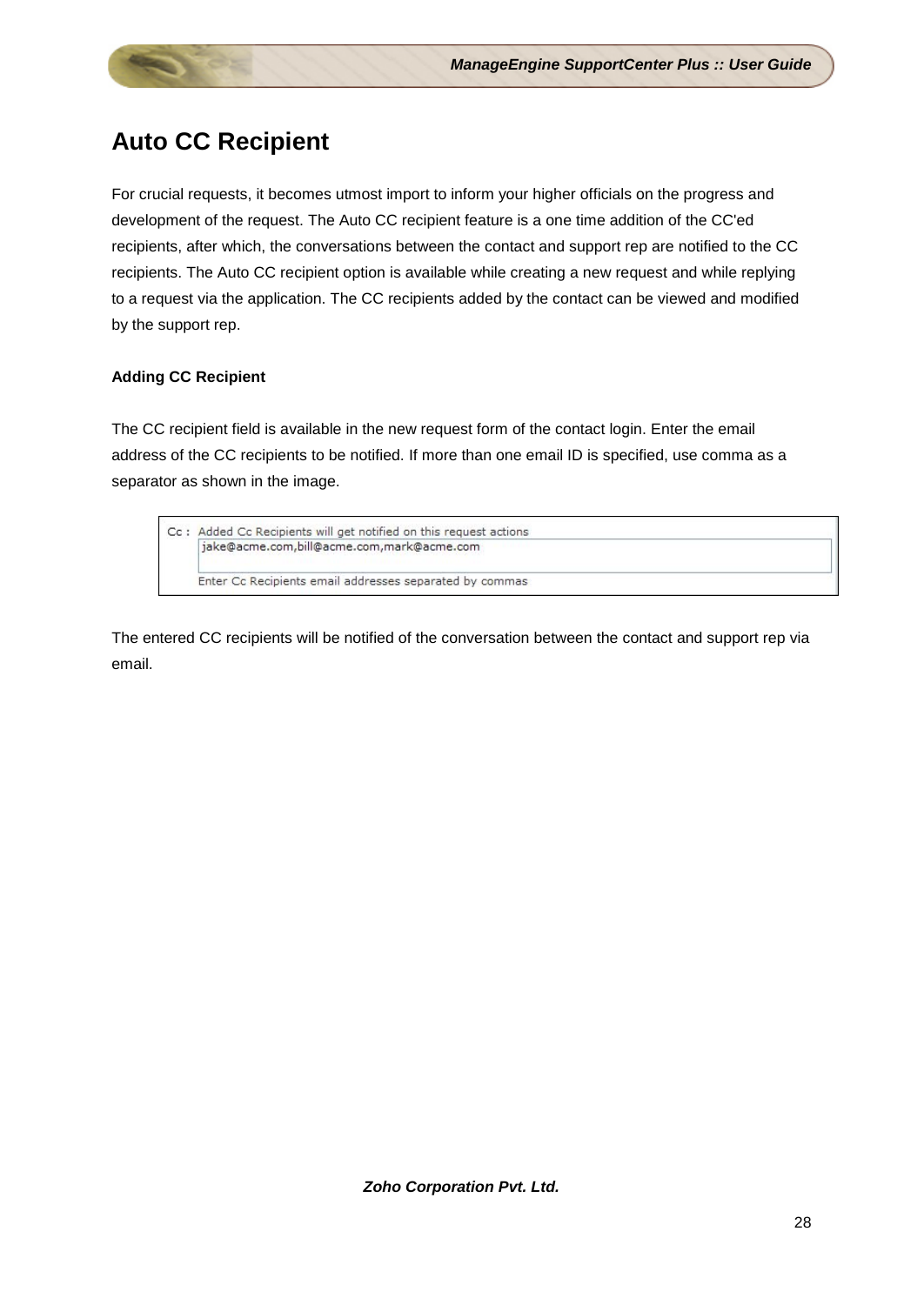## <span id="page-29-0"></span>**Request Details Page**

The **View Request** page organizes the details of the request in a logical manner. To view the details of a request,

- 1. Click on the **Request** tab in the header pane to open the request list view page.
- 2. Click on the **Subject** link of the request to be viewed. The View Request page opens.

#### **Contact Details**

This block displays the Request id and Subject of the request, Contact details such as the Contact Name, the Account, Status, Priority and Due Date for the request. You can also Add Notes and Print the request from the Actions drop down.

| ID: 10 - Replacement of battery<br>Created On : Jan 11, 2013 12:54 PM<br>Contact : 1 Sharon Harper (Acme Inc) | <b>Status</b><br>: Open<br>$:$ High<br>Priority<br>Due Date: Jan 11, 2013 03:54 PM |
|---------------------------------------------------------------------------------------------------------------|------------------------------------------------------------------------------------|
|                                                                                                               |                                                                                    |

You can view the contact details such as name, account to which the contact belongs, email address, phone and mobile number by clicking on the contact name link.

The block contains tabs to view **Request** details, **Account Information**, View **Resolution**, View **Time Entry** of the request.

#### **Viewing Request Details**

The request tab displays the **Subject** and **Description** of the request. The **Conversation** button appears if there are any conversation threads to the request. Clicking on Conversation button scrolls down to view the conversation threads.

In addition, the request details block also displays request properties like Status, Group, Category, Sub Category, Item, Support Rep, Priority, Mode, Level, Created Date, Due Date, Product, Created By and additional fields (if available).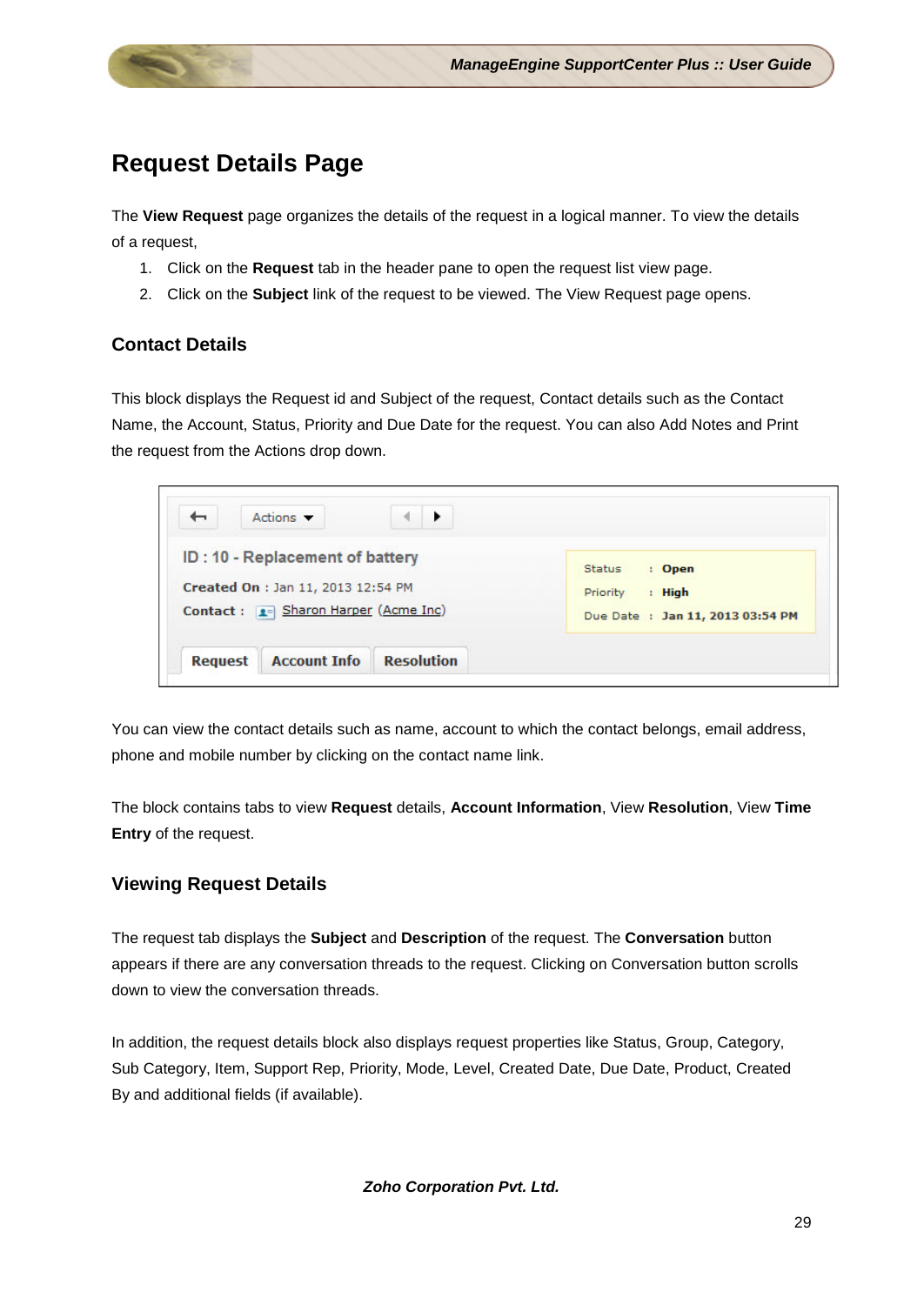If you have added any Notes to the request then the same can be viewed under **Discussion Notes** block. The notes are displayed in descending order of their date of creation.

#### **Viewing Account Information**

The account info tab displays the **Contact Details** along with the **Contract Details** associated with the Account. Contract details such as Support Type, Support Plan, Contract Covered and cost per hour is listed under this block.

| <b>Account Info</b><br><b>Request</b> | <b>Resolution</b>     |                      |                 |
|---------------------------------------|-----------------------|----------------------|-----------------|
| <b>Contact Details</b>                |                       |                      |                 |
| <b>Contact Name</b>                   | Sharon Harper         | <b>Email Address</b> | sharon@acme.com |
| <b>Contact number</b>                 | 982-682-9762          | Mobile number        | 345-793-4793    |
| <b>Twitter Screen Name</b>            | sharon                | <b>Account</b>       | Acme Inc.       |
| <b>Sub Account</b>                    | ÷                     |                      |                 |
| <b>Contract Details</b>               |                       |                      |                 |
| <b>Contract Covered</b>               | Replacement Contract  | <b>Support Plan</b>  | Gold            |
| <b>Support Type</b>                   | <b>Incident Based</b> |                      |                 |

#### **Viewing Resolution**

Resolution is a documented information on how the issue was resolved. You can view the resolution entered by the Support Rep from this tab.

#### **Viewing Time Entry**

If you have the permission to view the **Request Cost** information then the Time Entry tab appears where you can view the Execution Time, Time Spent on the request and the total cost information.

| <b>Request</b>     | <b>Account Info</b> | <b>Resolution</b> | <b>Time Entry</b> |                                                                          |                          |                      |              |        |
|--------------------|---------------------|-------------------|-------------------|--------------------------------------------------------------------------|--------------------------|----------------------|--------------|--------|
| <b>Support Rep</b> | <b>Description</b>  |                   |                   | <b>Executed Time</b>                                                     | <b>Billing Status</b>    | <b>Time Spent</b>    | Charges (\$) |        |
|                    |                     |                   |                   |                                                                          | <b>Cost per Incident</b> |                      |              | 100.00 |
| Shawn Adams        |                     |                   |                   | The battery is replaced and the request is closed. Jan 11, 2013 12:55 PM | <b>Billable</b>          | 2 Hrs 00 Mins        | 0.00         |        |
|                    |                     |                   |                   |                                                                          |                          | Total: 2 Hrs 00 Mins | \$100.00     |        |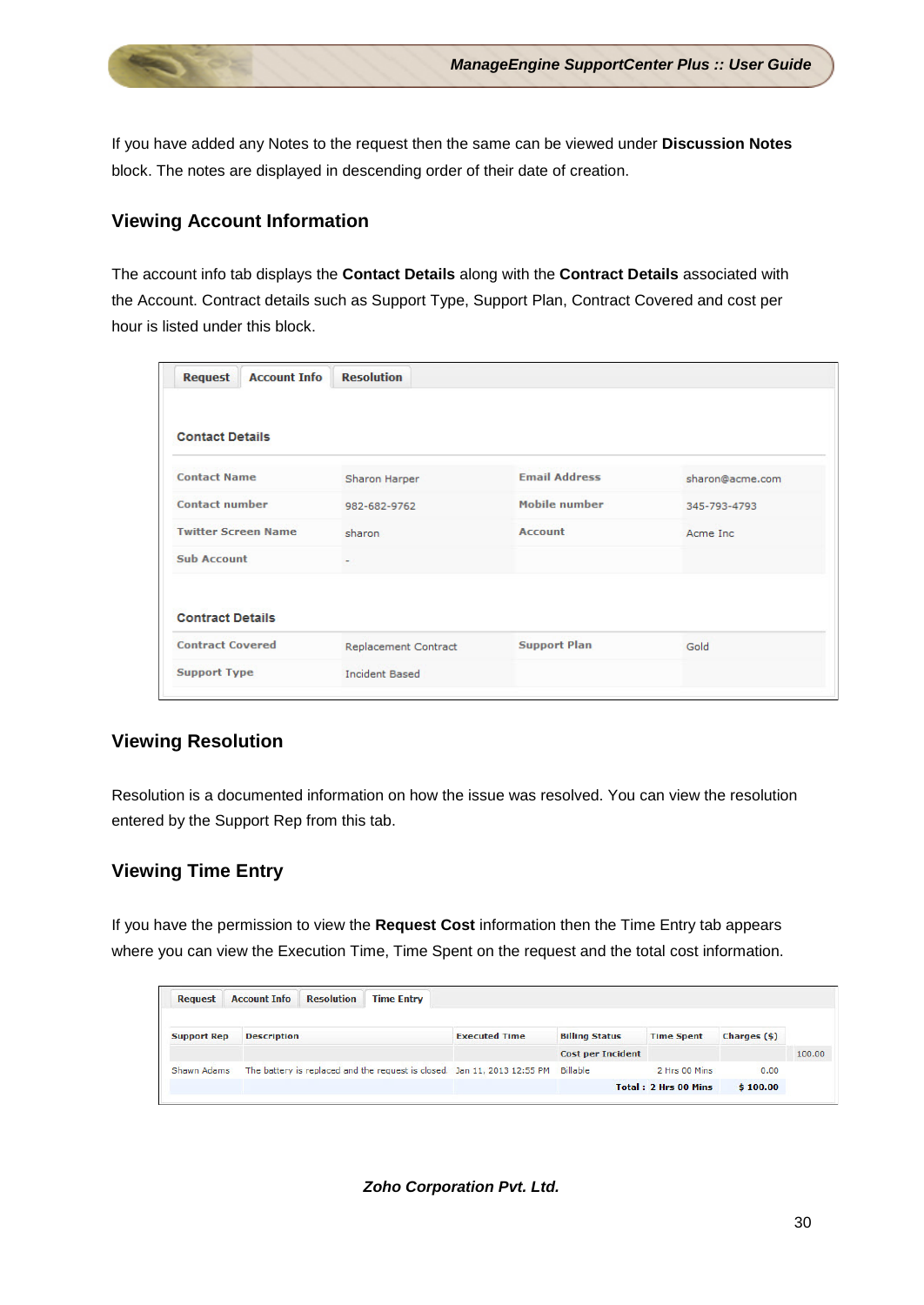## <span id="page-31-0"></span>**Adding Notes**

You can add addition information which includes technical information based on your observations or information to support reps for a particular request using the Add Notes option.

- 1. Click on the **Request** tab in the header pane to open the request list view page.
- 2. Click the **Subject** of the request to which you would like to add a note.
- 3. From the request details page, select **Actions drop down** menu -> **Add Notes** option. The **Add Note** window pops up displaying the Request Id.

- 1. Enter the content in the text box as shown above.
- 2. You can also notify the support rep assigned to the request about the addition of note on selecting **E-mail the support rep for notes addition** check box.
- 3. Click **Add Note** button. The note is added at the bottom of the request along with a date and time stamp. The name of the person who added the note is also displayed.

You can add any number of notes to a request. The added notes is displayed in the descending order with recently added note first.

|              | <b>Note</b> $\vert$ 1. Once the notes is added, you will not be able to edit and delete the notes. |
|--------------|----------------------------------------------------------------------------------------------------|
| $\mathbb{Z}$ | 2. Only support reps can delete the notes added to a request.                                      |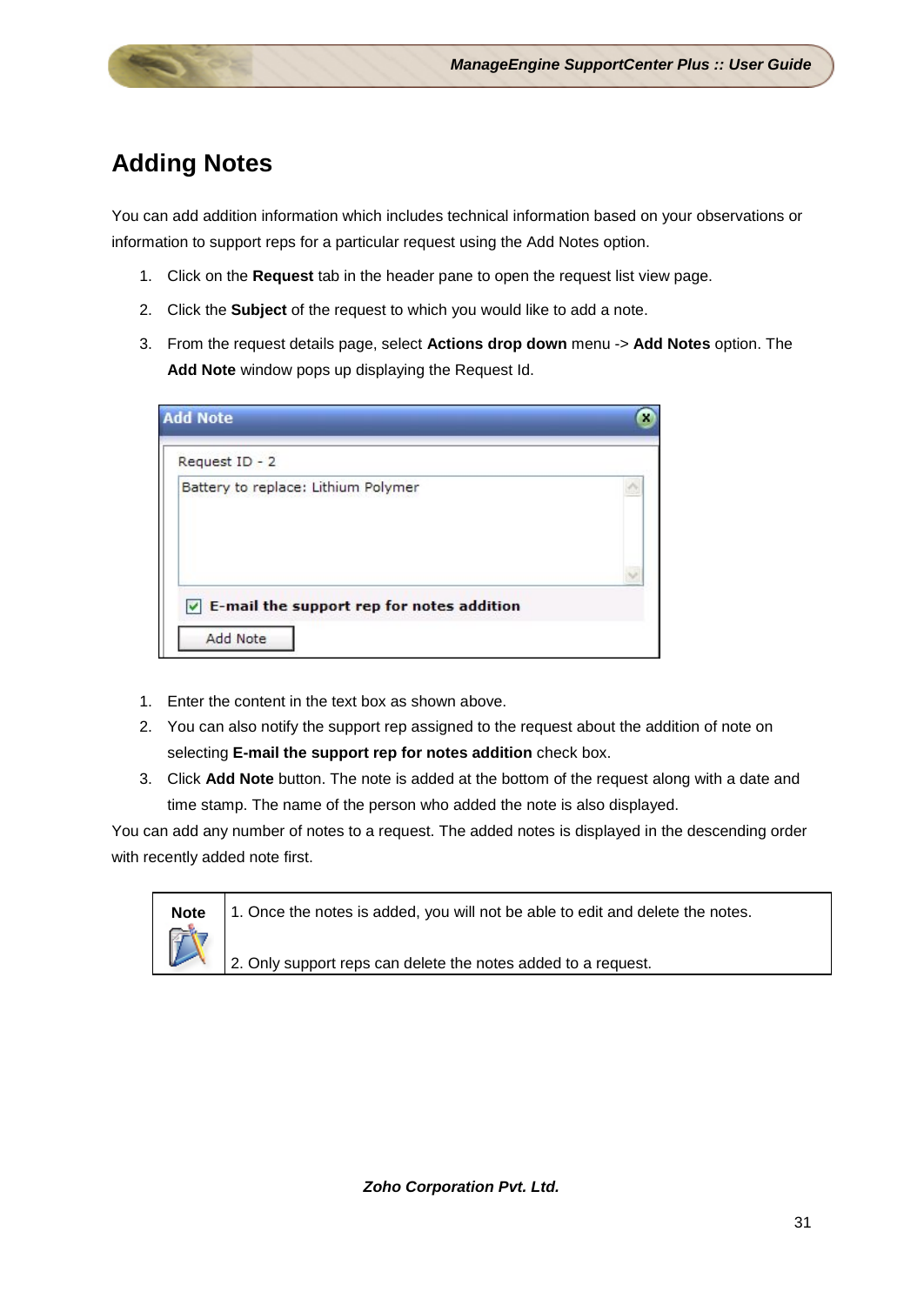## <span id="page-32-0"></span>**Printing Request**

You can print and preview the entire request content using Print Preview option. To print a request,

- 1. Click on the **Request** tab in the header pane to open the request list view page.
- 2. Click the **Subject** link of the request to be printed.
- 3. From the request details page, select **Actions drop down** menu -> **Print Preview** option. The pop up of the request in printable format opens. The page displays request details, contact details, contract details and resolution.
- 4. Click Ctrl + p to print the request.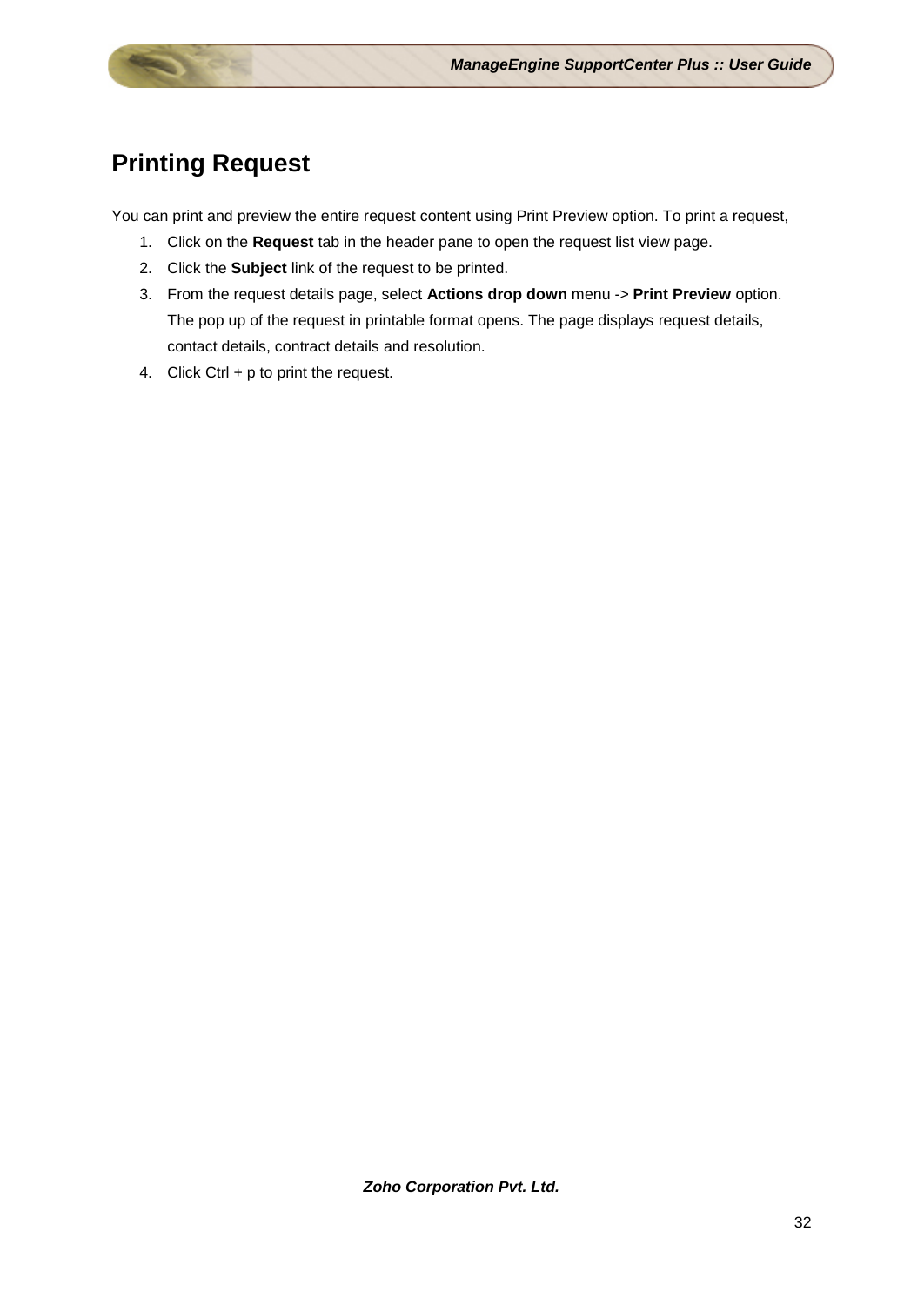## <span id="page-33-0"></span>**Viewing Survey Results**

Once the contact completes the survey, the administrator and the contact who took the survey can view the survey results.

To view the survey results,

- 1. Click the **Requests** tab.
- 2. In the Requests list view select the **My Completed Requests** filter.
- 3. Click the request **Title** for which you wish to see the survey results.
- 4. Click **View Survey Results** link available under the **Tasks** block. The survey results opens in a pop-up window.
- 5. Once you have viewed the results, click the **Close** button.



**Note** 1. The View Survey Results link appears only if the you have completed taking the **Note** survey. Else this link will not be present.

2. Once the survey is submitted, the responses cannot be changed.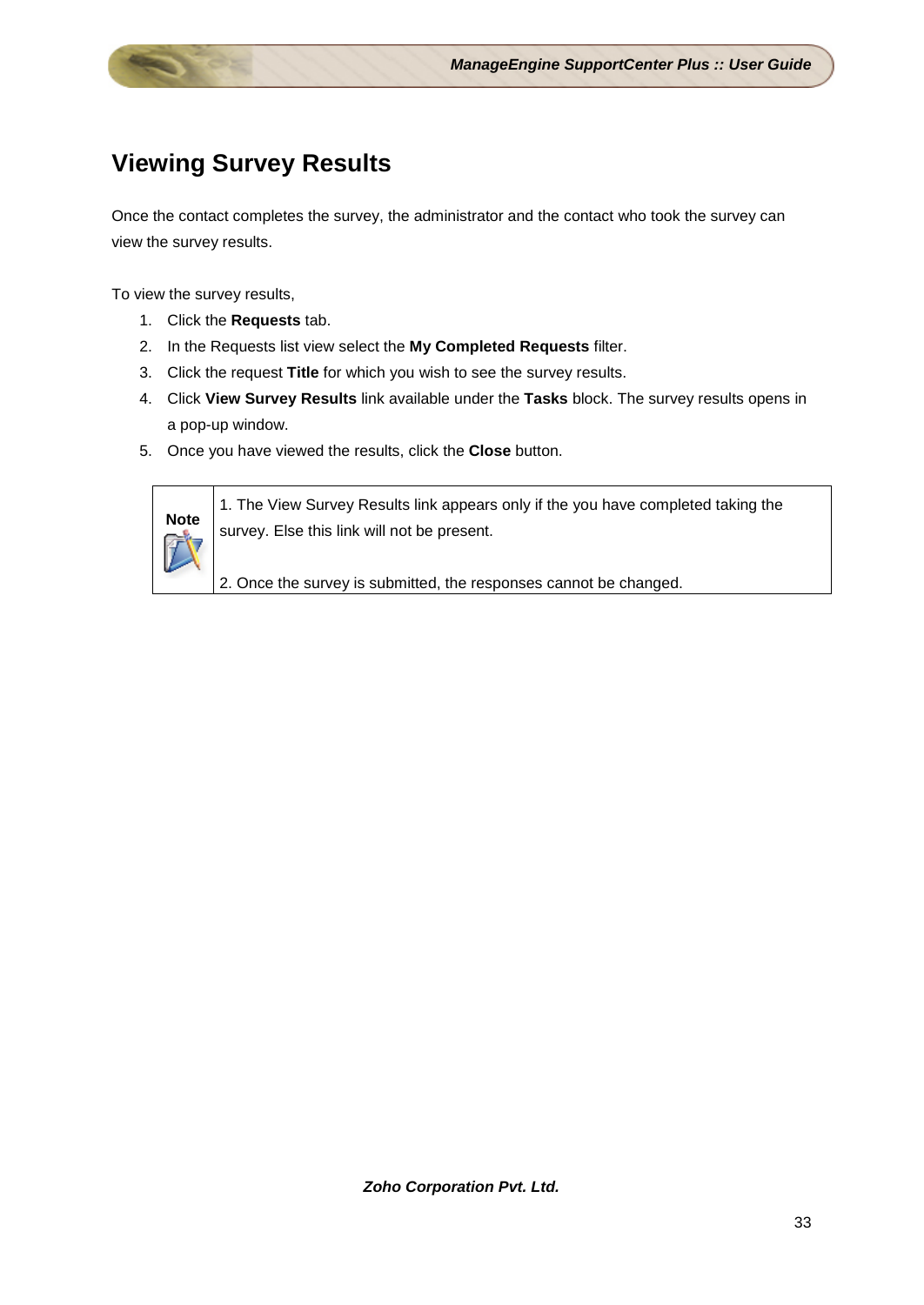## <span id="page-34-0"></span>**Solutions**

ManageEngine SupportCenter Plus gives a provision for the customer support personnel to add resolutions for all the requests that have been posted. These resolutions can be directly converted to knowledge base articles that are grouped under the solutions head. If your help desk team has already added such knowledge base articles to the solutions section, then you can search for solutions, specific to your problem and fix it. Thus, the solutions module serves as a knowledge base to find solutions for known problems using the keyword-based search.

You can access the solutions even without logging in to the application, but will be able to view only those solutions that are published in the Self Service Portal. To access the knowledge base directly without having to login to the application, type the URL provided below in the address bar of the browser:

#### **http://<server name>:<port number>/sd/SolutionsHome.sd**

(OR)

#### **http://<server name>:<port number>/portal**

#### where,

**<server name>** is the name of the server where SupportCenter Plus is installed and **<port number>** is the port where the application is running.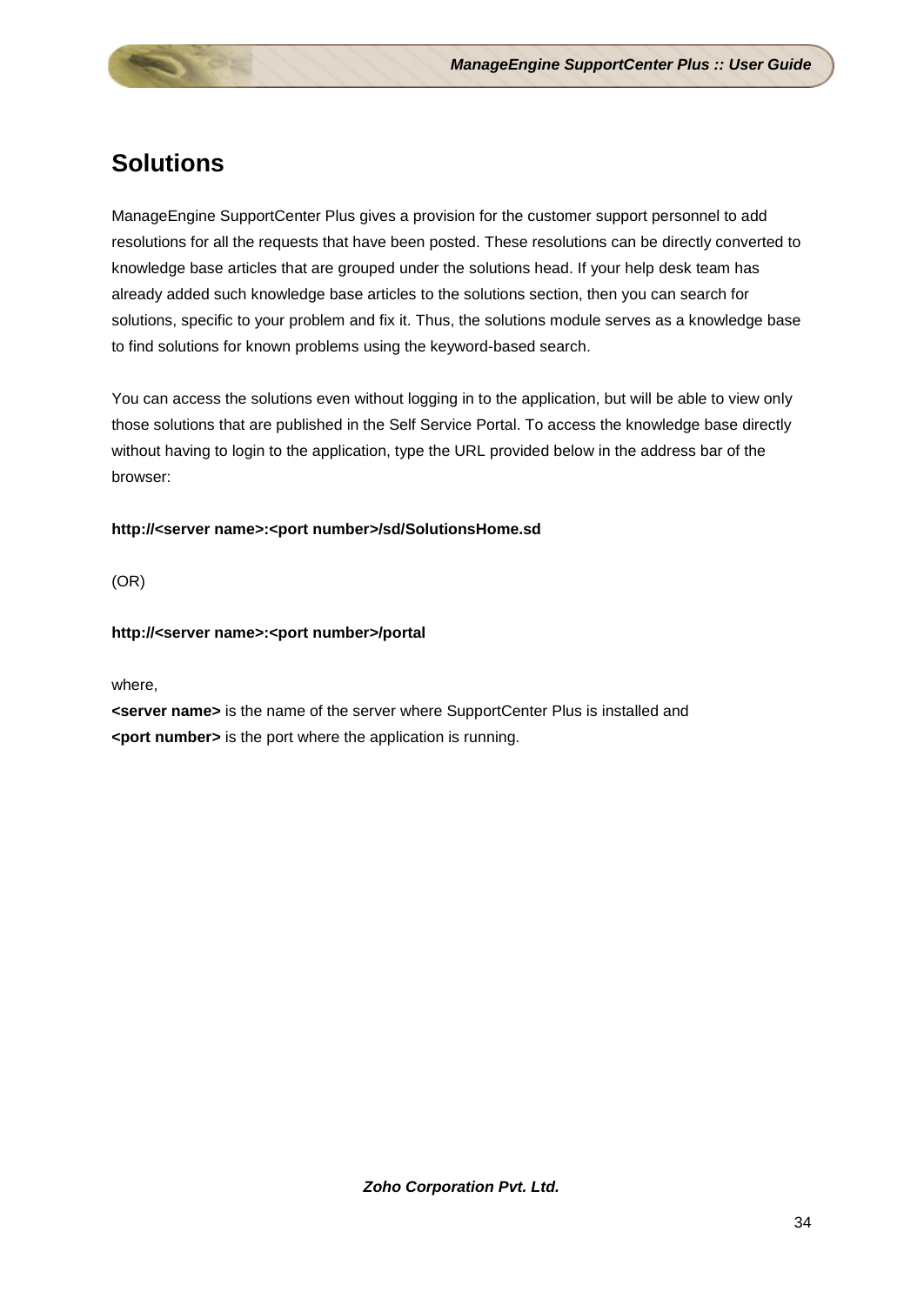## <span id="page-35-0"></span>**Browsing Solutions by Topic**

You can view the list of solutions for a topic using this option. To browse solutions under individual topics,

- 1. Click the **Solutions** tab in the header pane.
- 2. Click on **Browse by Topics** drop down. The **Topics** window drops down listing all the available topics and their sub topics.
- 3. To view all the sub topics, click **>> Show All** link. This lists out the topics and sub topics in logical manner.
- 4. On clicking the topic, the solutions of the topics and its corresponding sub-topics gets listed.
- 5. To view solutions under a sub-topic, click on the sub-topic.
- 6. Click the solution's title to view the complete solution.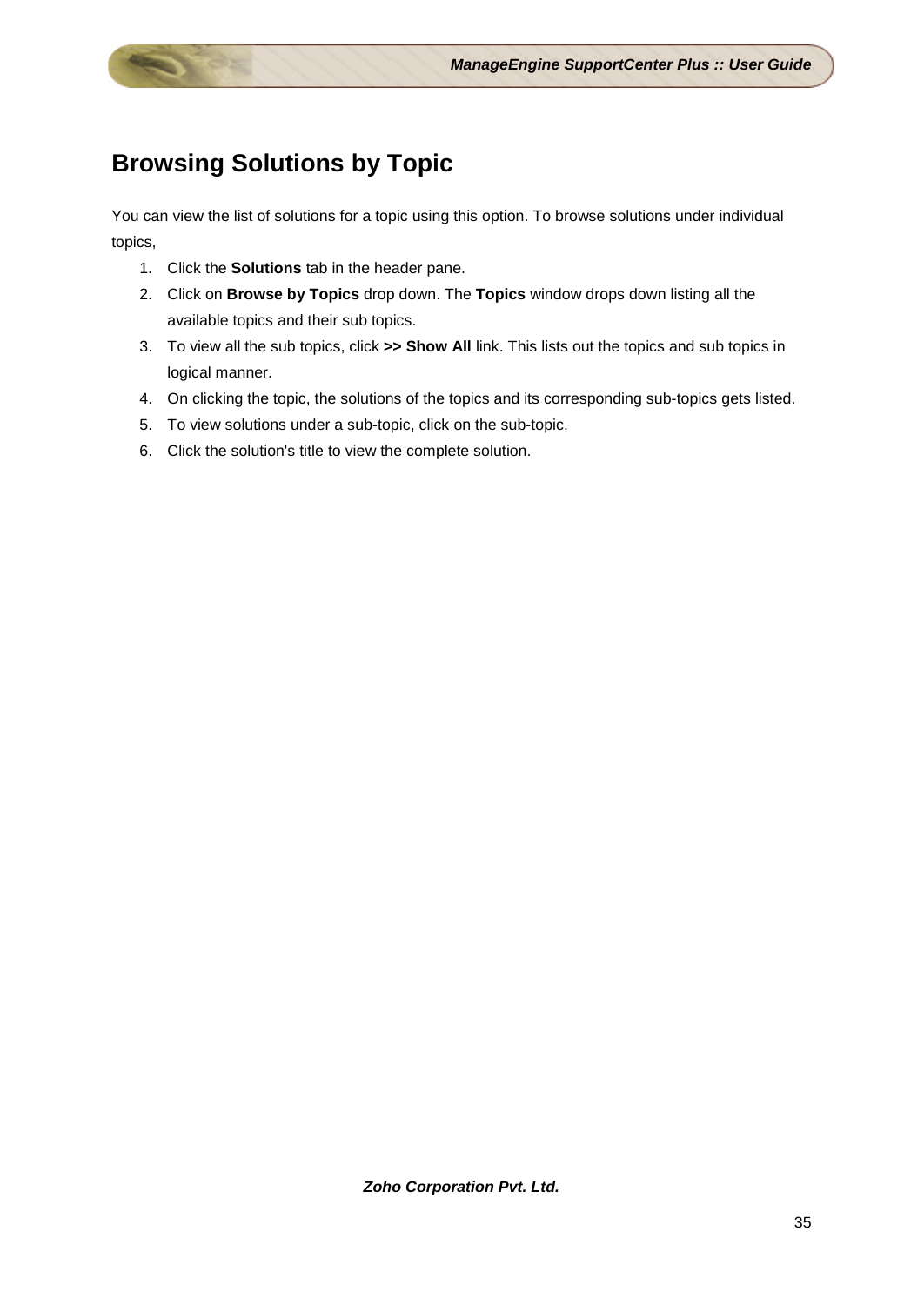## <span id="page-36-0"></span>**Search Solutions**

You can search for solutions based on the keywords, solution ID and column wise search based on solution parameters such as subject, topic name, view status and so on from the solutions list view.

Search Solutions based on

- Keywords and Search Strings
- Column-wise search

#### **Search solutions based on Keywords and Search String**

#### *Solutions tab*

- 1. Click **Solutions** tab in the header pane to open the solution list view page.
- 2. Enter the keyword in the search field provided.
- 3. Click **Search**. All solutions that match the keyword provided by you in the search field is displayed.

| Solutions > All Solutions<br><b>All Solutions</b> |             |
|---------------------------------------------------|-------------|
| admin password                                    | Search      |
| $0 - -1$ of $0$                                   | 25 per page |

#### *Performing a Global Search*

You can also perform a **Global Search** that searches the keyword in every module at one go. Advance search options such as, Wildcard search, phrase search, boolean search, field specific search and much more, can be used to make the search effective.



*Zoho Corporation Pvt. Ltd.*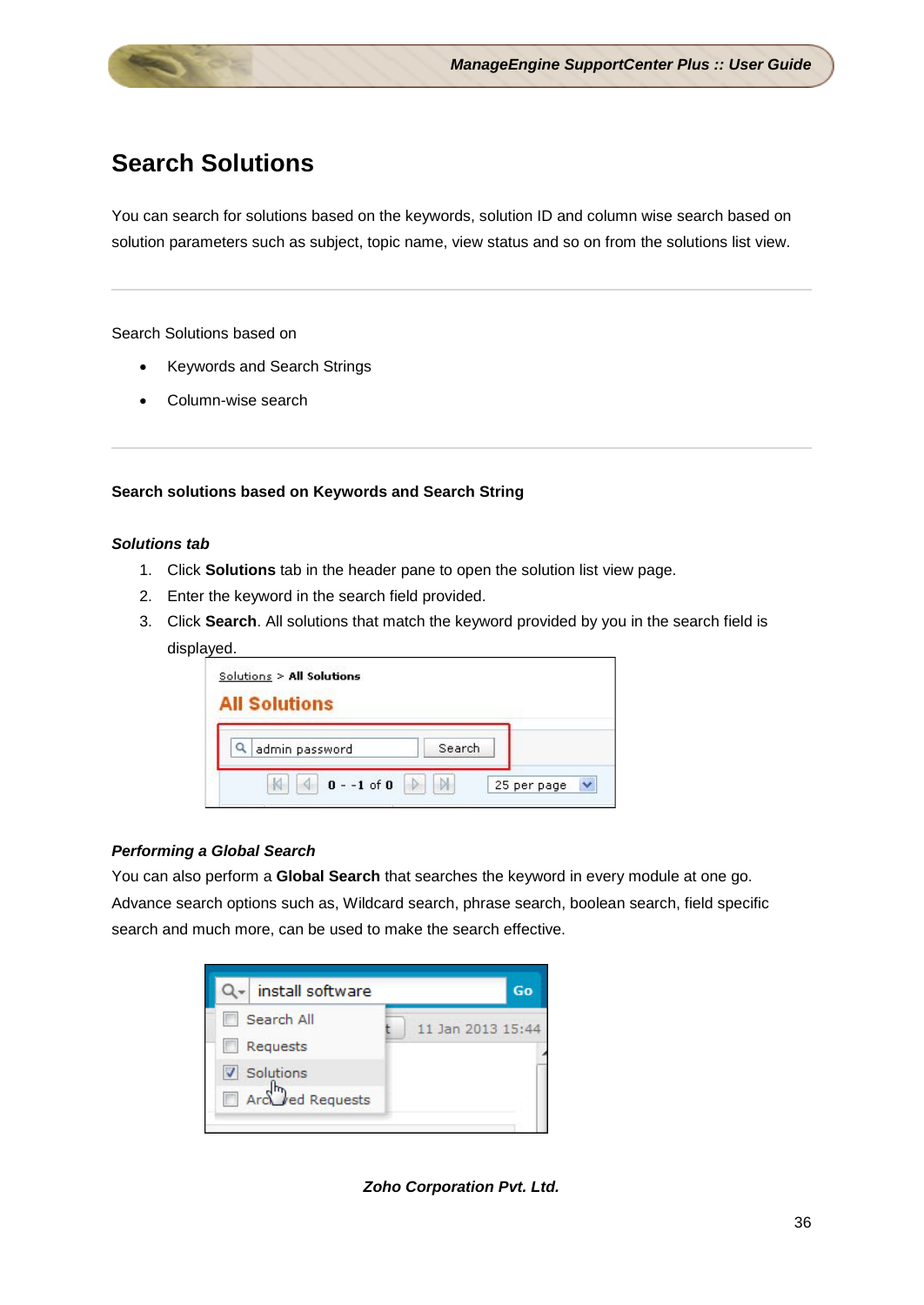#### **Column-wise search of solutions**

You can also perform column-wise search of solutions if you know any of the solution detail such as subject, topic name and so on. To perform a column-wise search,

- 1. From the solution list view page, click on **Search** icon **4**. The search field opens just below every column that is visible in the list view.
- 2. Enter the search string in the column of your choice. You can enter keywords in more than one column to perform a combined column search.
- 3. Click **Go**. The search results matching the search string(s) are displayed.



**Note** 1. The search would return the results for any of the text fields of the solution.

2. You cannot search for a solution based on any of the date fields of the solution.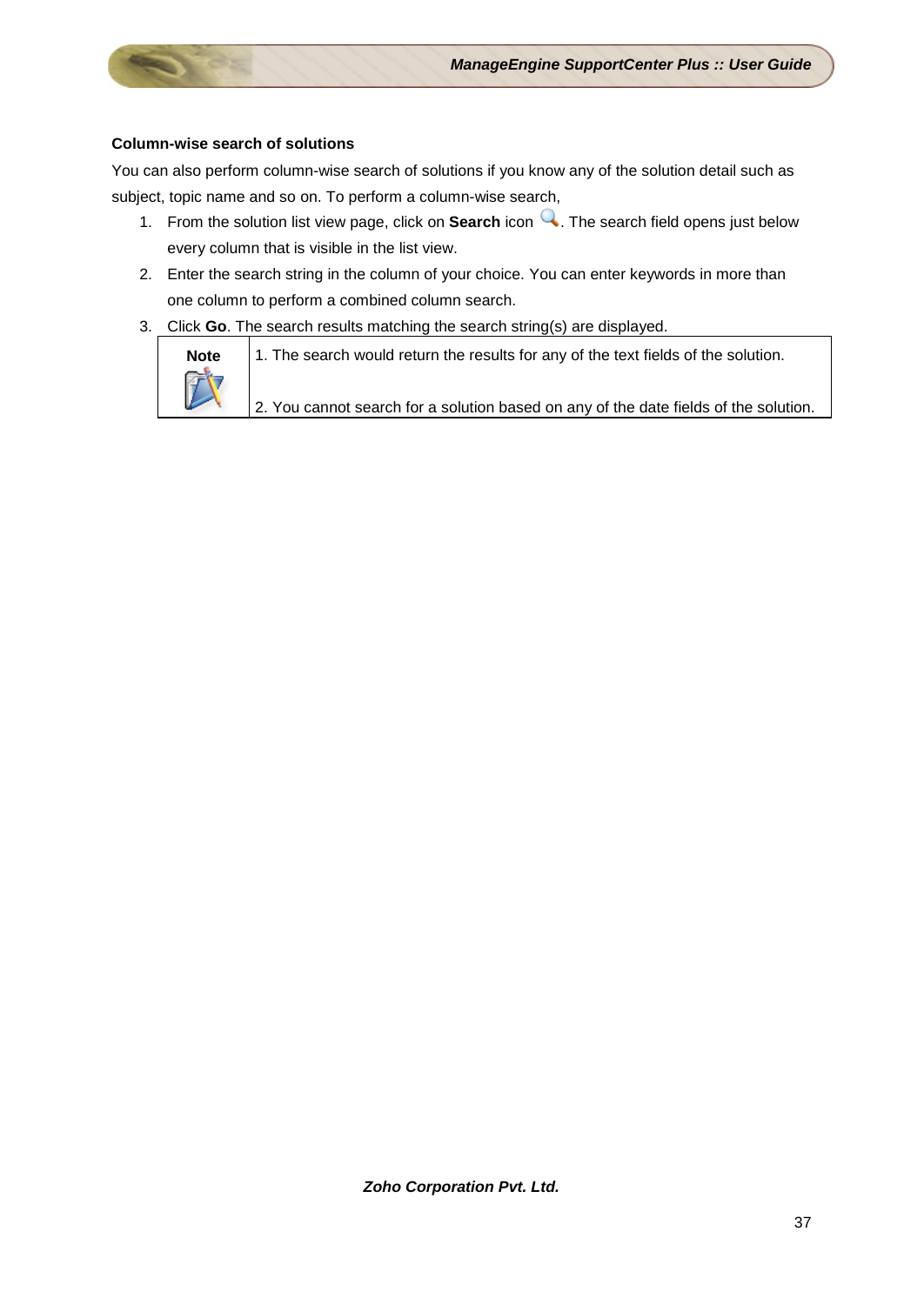## <span id="page-38-0"></span>**My Details**

When creating your login details in the SupportCenter Plus application, your profile would have some default information. In the **My Details** section of the Customer Portal of SupportCenter Plus, you are allowed to modify the information relating to your profile, including the password. This helps you maintain your profile updated with the latest changes. It also gives you the freedom to edit your profile at your will.